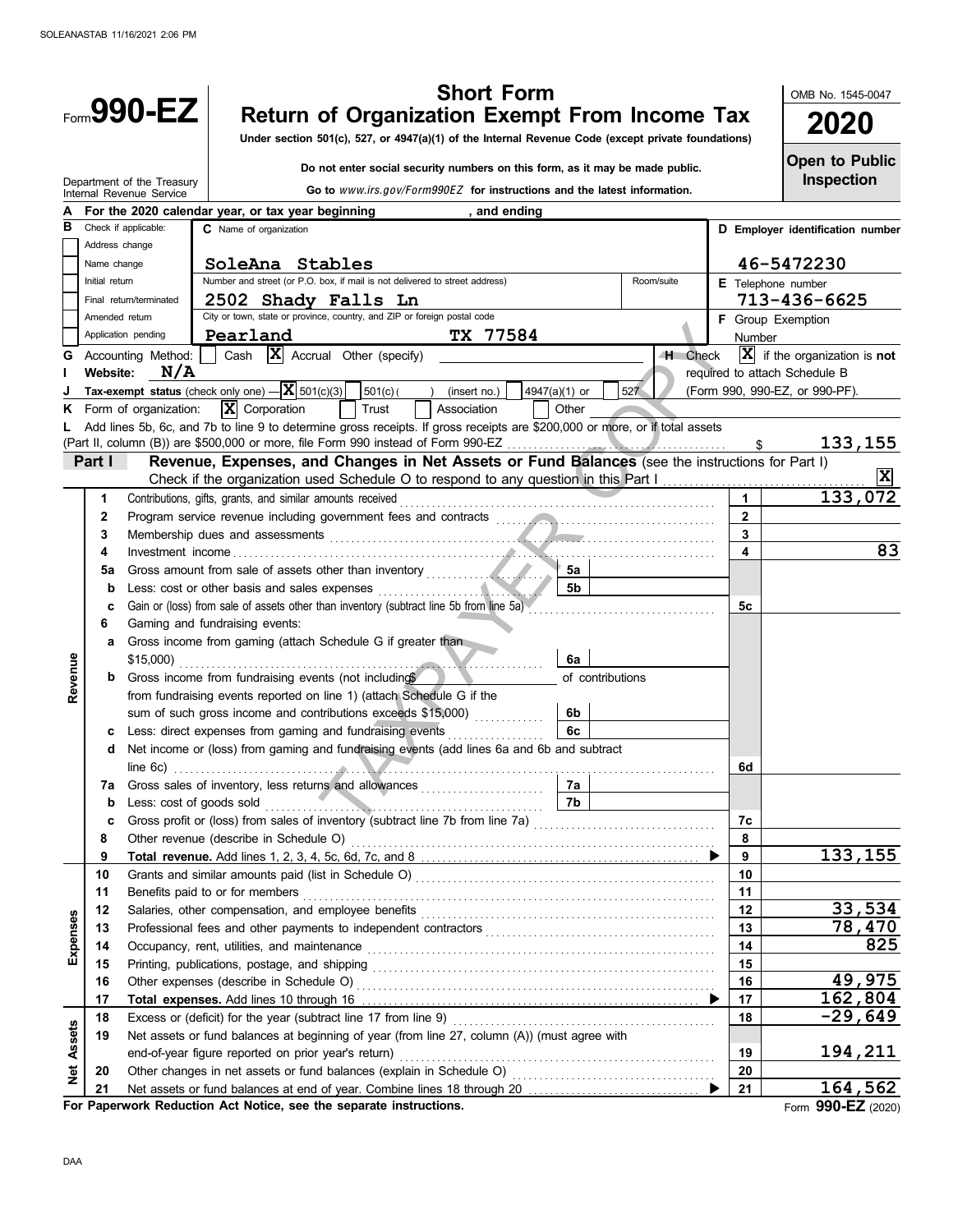| Form 990-EZ (2020)<br>SoleAna Stables                                                                                                         |                               | 46-5472230                                        |                                             |     | Page 2                                                                    |
|-----------------------------------------------------------------------------------------------------------------------------------------------|-------------------------------|---------------------------------------------------|---------------------------------------------|-----|---------------------------------------------------------------------------|
| <b>Balance Sheets</b> (see the instructions for Part II)<br>Part II                                                                           |                               |                                                   |                                             |     |                                                                           |
|                                                                                                                                               |                               |                                                   |                                             |     | $\vert x \vert$                                                           |
|                                                                                                                                               |                               |                                                   | (A) Beginning of year                       |     | (B) End of year                                                           |
|                                                                                                                                               |                               |                                                   | 175,589                                     | 22  | 137,370                                                                   |
| 23 Land and buildings                                                                                                                         |                               |                                                   | 0                                           | 23  |                                                                           |
|                                                                                                                                               |                               |                                                   | 18,622                                      | 24  | 27,192                                                                    |
| 25 Total assets                                                                                                                               |                               |                                                   | 194,211                                     | 25  | 164,562                                                                   |
|                                                                                                                                               |                               |                                                   | Ω                                           | 26  |                                                                           |
| 27 Net assets or fund balances (line 27 of column (B) must agree with line 21)                                                                |                               |                                                   | 194,211                                     | 27  | 164,562                                                                   |
| Statement of Program Service Accomplishments (see the instructions for Part III)<br>Part III                                                  |                               |                                                   |                                             |     |                                                                           |
| Check if the organization used Schedule O to respond to any question in this Part III                                                         |                               |                                                   | X                                           |     | <b>Expenses</b>                                                           |
| What is the organization's primary exempt purpose?                                                                                            |                               |                                                   |                                             |     | (Required for section                                                     |
| See Schedule O                                                                                                                                |                               |                                                   |                                             |     | $501(c)(3)$ and $501(c)(4)$                                               |
| Describe the organization's program service accomplishments for each of its three largest program services,                                   |                               |                                                   |                                             |     | organizations; optional for                                               |
| as measured by expenses. In a clear and concise manner, describe the services provided, the number of                                         |                               |                                                   |                                             |     | others.)                                                                  |
| persons benefited, and other relevant information for each program title.                                                                     |                               |                                                   |                                             |     |                                                                           |
| 28<br>See Schedule O                                                                                                                          |                               |                                                   |                                             |     |                                                                           |
|                                                                                                                                               |                               |                                                   |                                             |     |                                                                           |
|                                                                                                                                               |                               |                                                   |                                             |     |                                                                           |
| ) If this amount includes foreign grants, check here<br>(Grants \$                                                                            |                               |                                                   |                                             | 28a |                                                                           |
| 29                                                                                                                                            |                               |                                                   |                                             |     |                                                                           |
|                                                                                                                                               |                               |                                                   |                                             |     |                                                                           |
|                                                                                                                                               |                               |                                                   |                                             |     |                                                                           |
| (Grants \$                                                                                                                                    |                               |                                                   |                                             | 29a |                                                                           |
| 30                                                                                                                                            |                               |                                                   |                                             |     |                                                                           |
|                                                                                                                                               |                               |                                                   |                                             |     |                                                                           |
|                                                                                                                                               |                               |                                                   |                                             |     |                                                                           |
| (Grants \$                                                                                                                                    |                               |                                                   |                                             | 30a |                                                                           |
|                                                                                                                                               |                               |                                                   |                                             |     |                                                                           |
| ) If this amount includes foreign grants, check here<br>(Grants \$                                                                            |                               |                                                   |                                             | 31a | 157,226                                                                   |
|                                                                                                                                               |                               |                                                   |                                             |     |                                                                           |
|                                                                                                                                               |                               |                                                   |                                             | 32  | 157,226                                                                   |
| List of Officers, Directors, Trustees, and Key Employees (list each one even if not compensated — see the instructions for Part IV<br>Part IV |                               |                                                   |                                             |     |                                                                           |
| Check if the organization used Schedule O to respond to any question in this Part IV                                                          |                               | (c) Reportable                                    |                                             |     |                                                                           |
| (a) Name and title                                                                                                                            | (b) Average<br>hours per week | compensation                                      |                                             |     | (d) Health benefits,<br>contributions to employee (e) Estimated amount of |
|                                                                                                                                               | devoted to position           | (Forms W-2/1099-MISC)<br>(if not paid, enter -0-) | benefit plans, and<br>deferred compensation |     | other compensation                                                        |
| ANDY CAMACHO                                                                                                                                  |                               |                                                   |                                             |     |                                                                           |
| <b>BOARD CHAIR</b>                                                                                                                            | 0.00                          | $\Omega$                                          |                                             | 0   | 0                                                                         |
| SASHA L CAMACHO                                                                                                                               |                               |                                                   |                                             |     |                                                                           |
| <b>TREASURER</b>                                                                                                                              | 0.00                          | 0                                                 |                                             | 0   | 0                                                                         |
| <b>STEPHANIE</b><br><b>SEIDENBERGER</b>                                                                                                       |                               |                                                   |                                             |     |                                                                           |
| <b>SECRETARY</b>                                                                                                                              | 0.00                          | 0                                                 |                                             | 0   | 0                                                                         |
| <b>CARLA KUAIWA</b>                                                                                                                           |                               |                                                   |                                             |     |                                                                           |
| <b>MEMBER</b>                                                                                                                                 | 0.00                          | 0                                                 |                                             | 0   | 0                                                                         |
| KALEI KUAIWA                                                                                                                                  |                               |                                                   |                                             |     |                                                                           |
| <b>MEMBER</b>                                                                                                                                 | 0.00                          | 0                                                 |                                             | 0   | 0                                                                         |
| <b>AMY MYNDERSE</b>                                                                                                                           |                               |                                                   |                                             |     |                                                                           |
| <b>MEMBER</b>                                                                                                                                 | 0.00                          | 0                                                 |                                             | 0   | 0                                                                         |
| CATHERIN WILTY                                                                                                                                |                               |                                                   |                                             |     |                                                                           |
| <b>MEMBER</b>                                                                                                                                 | 0.00                          | 0                                                 |                                             | 0   | 0                                                                         |
| ROBERT PUFAL                                                                                                                                  |                               |                                                   |                                             |     |                                                                           |
| <b>MEMBER</b>                                                                                                                                 | 0.00                          | 0                                                 |                                             | 0   | 0                                                                         |
|                                                                                                                                               |                               |                                                   |                                             |     |                                                                           |
|                                                                                                                                               |                               |                                                   |                                             |     |                                                                           |
|                                                                                                                                               |                               |                                                   |                                             |     |                                                                           |
|                                                                                                                                               |                               |                                                   |                                             |     |                                                                           |
|                                                                                                                                               |                               |                                                   |                                             |     |                                                                           |
|                                                                                                                                               |                               |                                                   |                                             |     |                                                                           |
|                                                                                                                                               |                               |                                                   |                                             |     |                                                                           |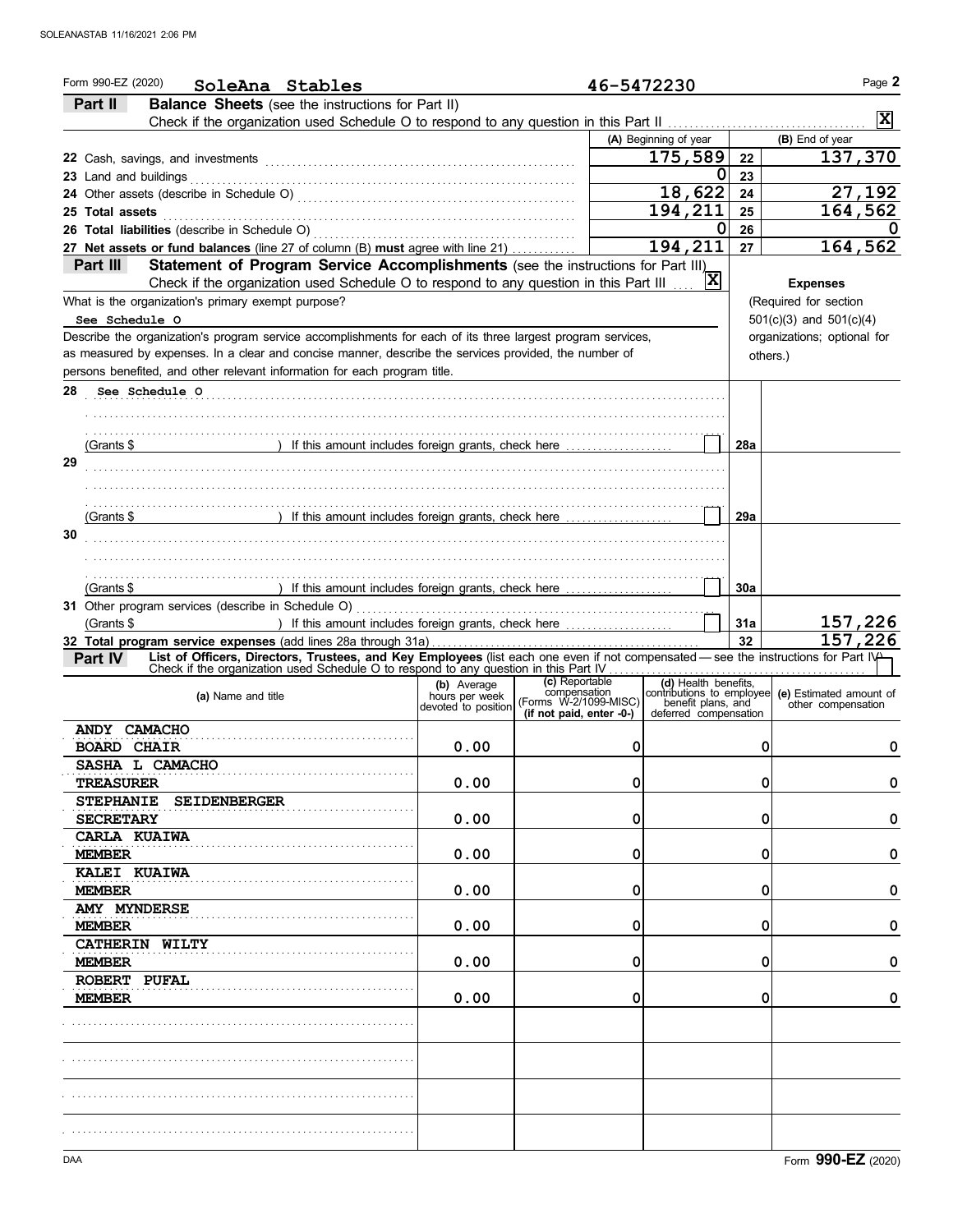|     | Form 990-EZ (2020) | SoleAna Stables                                           |                                                                             | 46-5472230                                                                                                                                                                                                                 |                 |     | Page 3      |
|-----|--------------------|-----------------------------------------------------------|-----------------------------------------------------------------------------|----------------------------------------------------------------------------------------------------------------------------------------------------------------------------------------------------------------------------|-----------------|-----|-------------|
|     | Part V             |                                                           |                                                                             | Other Information (Note the Schedule A and personal benefit contract statement requirements in the                                                                                                                         |                 |     |             |
|     |                    |                                                           |                                                                             | instructions for Part V.) Check if the organization used Schedule O to respond to any question in this Part V                                                                                                              |                 | Yes |             |
| 33  |                    |                                                           |                                                                             | Did the organization engage in any significant activity not previously reported to the IRS? If "Yes," provide a                                                                                                            |                 |     | No          |
|     |                    | detailed description of each activity in Schedule O       |                                                                             |                                                                                                                                                                                                                            | 33              |     | X           |
| 34  |                    |                                                           |                                                                             | Were any significant changes made to the organizing or governing documents? If "Yes," attach a conformed                                                                                                                   |                 |     |             |
|     |                    |                                                           |                                                                             | copy of the amended documents if they reflect a change to the organization's name. Otherwise, explain the                                                                                                                  |                 |     |             |
|     |                    | change on Schedule O. See instructions                    |                                                                             |                                                                                                                                                                                                                            | 34              |     | X           |
| 35a |                    |                                                           |                                                                             | Did the organization have unrelated business gross income of \$1,000 or more during the year from business                                                                                                                 |                 |     |             |
|     |                    |                                                           | activities (such as those reported on lines 2, 6a, and 7a, among others)?   |                                                                                                                                                                                                                            | <b>35a</b>      |     | X           |
| b   |                    |                                                           |                                                                             | If "Yes" to line 35a, has the organization filed a Form 990-T for the year? If "No," provide an explanation in Schedule O                                                                                                  | 35b             |     |             |
| с   |                    |                                                           |                                                                             | Was the organization a section $501(c)(4)$ , $501(c)(5)$ , or $501(c)(6)$ organization subject to section $6033(e)$ notice,                                                                                                |                 |     |             |
|     |                    |                                                           |                                                                             | reporting, and proxy tax requirements during the year? If "Yes," complete Schedule C, Part III                                                                                                                             | 35c             |     | X           |
| 36  |                    |                                                           |                                                                             | Did the organization undergo a liquidation, dissolution, termination, or significant disposition of net assets                                                                                                             |                 |     |             |
|     |                    |                                                           | during the year? If "Yes," complete applicable parts of Schedule N          |                                                                                                                                                                                                                            | 36              |     | X           |
| 37a |                    |                                                           |                                                                             | Enter amount of political expenditures, direct or indirect, as described in the instructions<br>37а                                                                                                                        |                 |     |             |
| b   |                    |                                                           | Did the organization file Form 1120-POL for this year?                      |                                                                                                                                                                                                                            | 37 <sub>b</sub> |     | X           |
| 38a |                    |                                                           |                                                                             | Did the organization borrow from, or make any loans to, any officer, director, trustee, or key employee; or were                                                                                                           |                 |     |             |
|     |                    |                                                           |                                                                             | any such loans made in a prior year and still outstanding at the end of the tax year covered by this return?                                                                                                               | <b>38a</b>      |     | X           |
| b   |                    |                                                           | If "Yes," complete Schedule L, Part II, and enter the total amount involved | 38b                                                                                                                                                                                                                        |                 |     |             |
| 39  |                    | Section 501(c)(7) organizations. Enter:                   |                                                                             |                                                                                                                                                                                                                            |                 |     |             |
| а   |                    |                                                           | Initiation fees and capital contributions included on line 9                | 39a                                                                                                                                                                                                                        |                 |     |             |
| b   |                    |                                                           | Gross receipts, included on line 9, for public use of club facilities       | 39 <sub>b</sub>                                                                                                                                                                                                            |                 |     |             |
| 40a |                    |                                                           |                                                                             | Section 501(c)(3) organizations. Enter amount of tax imposed on the organization during the year under:                                                                                                                    |                 |     |             |
|     | section 4911       |                                                           | ;section 4912                                                               | section 4955 :                                                                                                                                                                                                             |                 |     |             |
| b   |                    |                                                           |                                                                             | Section 501(c)(3), 501(c)(4), and 501(c)(29) organizations. Did the organization engage in any section 4958                                                                                                                |                 |     |             |
|     |                    |                                                           |                                                                             | excess benefit transaction during the year, or did it engage in an excess benefit transaction in a prior year<br>that has not been reported on any of its prior Forms 990 or 990-EZ? If "Yes," complete Schedule L, Part I | 40b             |     | X           |
|     |                    |                                                           |                                                                             | Section $501(c)(3)$ , $501(c)(4)$ , and $501(c)(29)$ organizations. Enter amount of tax imposed                                                                                                                            |                 |     |             |
| c   |                    |                                                           |                                                                             | on organization managers or disqualified persons during the year under sections 4912,                                                                                                                                      |                 |     |             |
|     | 4955, and 4958     |                                                           |                                                                             |                                                                                                                                                                                                                            |                 |     |             |
| d   |                    |                                                           |                                                                             | Section $501(c)(3)$ , $501(c)(4)$ , and $501(c)(29)$ organizations. Enter amount of tax on line                                                                                                                            |                 |     |             |
|     |                    | 40c reimbursed by the organization                        |                                                                             |                                                                                                                                                                                                                            |                 |     |             |
| е   |                    |                                                           |                                                                             | All organizations. At any time during the tax year, was the organization a party to a prohibited tax shelter                                                                                                               |                 |     |             |
|     |                    | transaction? If "Yes," complete Form 8886-T               |                                                                             |                                                                                                                                                                                                                            | 40e             |     | x           |
| 41  |                    | List the states with which a copy of this return is filed |                                                                             | None                                                                                                                                                                                                                       |                 |     |             |
|     |                    |                                                           |                                                                             | 713-436-6625<br>42a The organization's books are in care of SASHA L CAMACHO<br>Telephone no.                                                                                                                               |                 |     |             |
|     |                    | 2502 SHADY FALLS LN                                       |                                                                             |                                                                                                                                                                                                                            |                 |     |             |
|     | Located at         | PEARLAND                                                  |                                                                             | 77584<br>$ZIP + 4$<br>TХ                                                                                                                                                                                                   |                 |     |             |
| b   |                    |                                                           |                                                                             | At any time during the calendar year, did the organization have an interest in or a signature or other authority over                                                                                                      |                 | Yes | No          |
|     |                    |                                                           |                                                                             | a financial account in a foreign country (such as a bank account, securities account, or other financial account)?                                                                                                         | 42b             |     | X           |
|     |                    | If "Yes," enter the name of the foreign country           |                                                                             |                                                                                                                                                                                                                            |                 |     |             |
|     |                    |                                                           |                                                                             | See the instructions for exceptions and filing requirements for FinCEN Form 114, Report of Foreign Bank and                                                                                                                |                 |     |             |
|     |                    | Financial Accounts (FBAR).                                |                                                                             |                                                                                                                                                                                                                            |                 |     |             |
|     |                    |                                                           |                                                                             | At any time during the calendar year, did the organization maintain an office outside the United States?                                                                                                                   | 42c             |     | X           |
|     |                    | If "Yes," enter the name of the foreign country           |                                                                             |                                                                                                                                                                                                                            |                 |     |             |
| 43  |                    |                                                           |                                                                             | and enter the amount of tax-exempt interest received or accrued during the tax year [[[[[[[[[[[[[[[[[[[[[[[[[<br>43                                                                                                        |                 |     |             |
|     |                    |                                                           |                                                                             |                                                                                                                                                                                                                            |                 | Yes |             |
| 44a |                    |                                                           |                                                                             | Did the organization maintain any donor advised funds during the year? If "Yes," Form 990 must be                                                                                                                          |                 |     | No          |
|     |                    | completed instead of Form 990-EZ                          |                                                                             |                                                                                                                                                                                                                            | 44a             |     | X           |
| b   |                    |                                                           |                                                                             | Did the organization operate one or more hospital facilities during the year? If "Yes," Form 990 must be                                                                                                                   |                 |     |             |
|     |                    |                                                           |                                                                             |                                                                                                                                                                                                                            | 44b             |     | X           |
| c   |                    |                                                           |                                                                             |                                                                                                                                                                                                                            | 44c             |     | $\mathbf x$ |
| d   |                    |                                                           |                                                                             | If "Yes" to line 44c, has the organization filed a Form 720 to report these payments? If "No," provide an                                                                                                                  |                 |     |             |
|     |                    |                                                           |                                                                             |                                                                                                                                                                                                                            | 44d             |     |             |
| 45а |                    |                                                           |                                                                             | Did the organization have a controlled entity within the meaning of section 512(b)(13)?                                                                                                                                    | 45a             |     | X           |
| b   |                    |                                                           |                                                                             | Did the organization receive any payment from or engage in any transaction with a controlled entity within the                                                                                                             |                 |     |             |
|     |                    |                                                           |                                                                             | meaning of section 512(b)(13)? If "Yes," Form 990 and Schedule R may need to be completed instead of                                                                                                                       |                 |     |             |
|     |                    |                                                           |                                                                             |                                                                                                                                                                                                                            | 45b             |     | X           |

Form **990-EZ** (2020)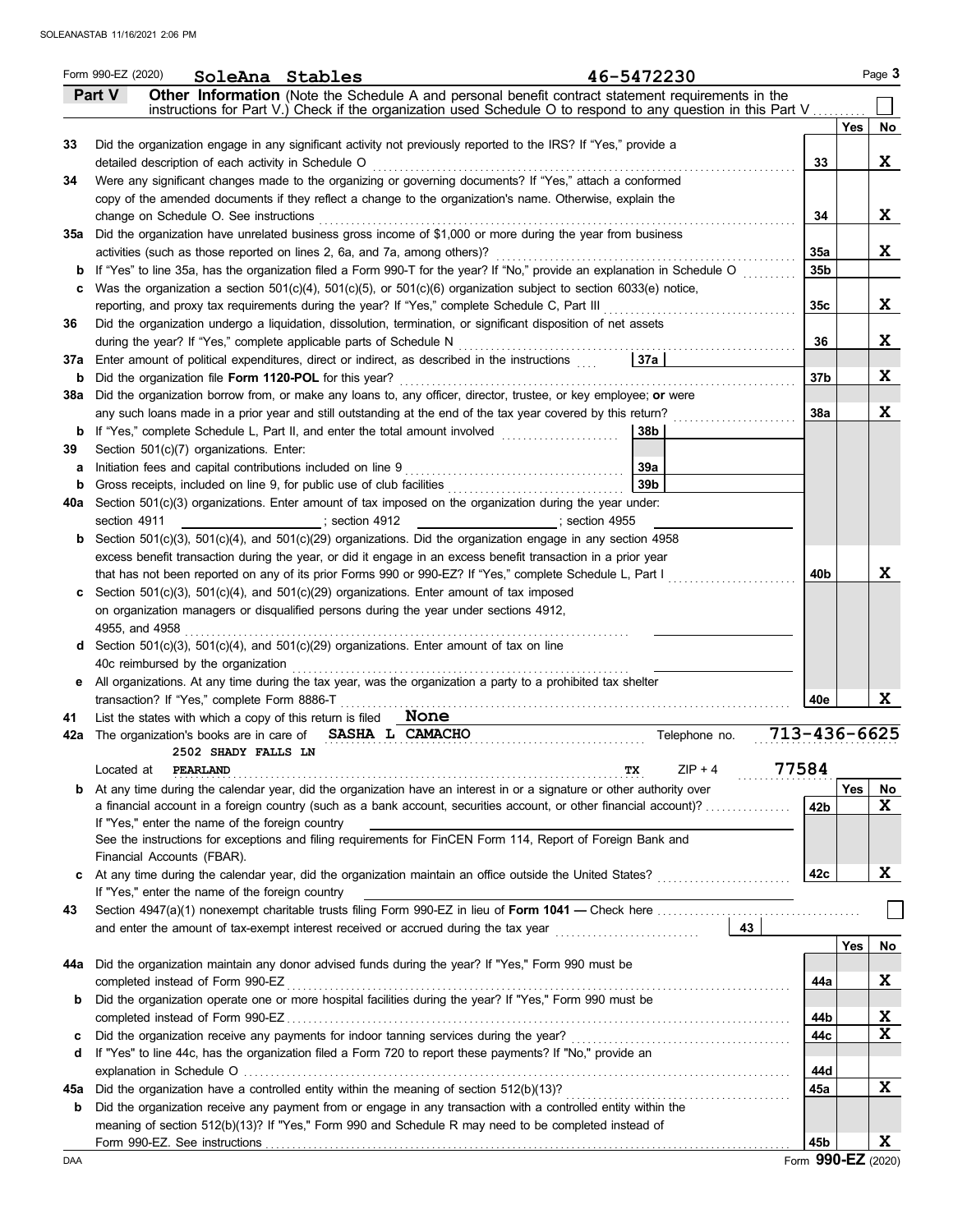|                 | Form 990-EZ (2020)          |                               |                                                                 | SoleAna Stables                                                                                                                                                                                                                                                                                                                   |                                                                            |      | 46-5472230                     |                     |                                                                                                  |                         |                          | Page 4                                |
|-----------------|-----------------------------|-------------------------------|-----------------------------------------------------------------|-----------------------------------------------------------------------------------------------------------------------------------------------------------------------------------------------------------------------------------------------------------------------------------------------------------------------------------|----------------------------------------------------------------------------|------|--------------------------------|---------------------|--------------------------------------------------------------------------------------------------|-------------------------|--------------------------|---------------------------------------|
| 46              |                             |                               |                                                                 | Did the organization engage, directly or indirectly, in political campaign activities on behalf of or in opposition                                                                                                                                                                                                               |                                                                            |      |                                |                     |                                                                                                  |                         | Yes<br>46                | No<br>X                               |
|                 | Part VI                     |                               | 50 and 51.                                                      | Section 501(c)(3) Organizations Only<br>All section 501(c)(3) organizations must answer questions 47–49b and 52, and complete the tables for lines                                                                                                                                                                                |                                                                            |      |                                |                     |                                                                                                  |                         |                          |                                       |
| 47<br>48<br>49a |                             |                               | year? If "Yes," complete Schedule C, Part II                    | Did the organization engage in lobbying activities or have a section 501(h) election in effect during the tax                                                                                                                                                                                                                     |                                                                            |      |                                |                     |                                                                                                  |                         | Yes<br>47<br>48<br>49a   | No<br>X<br>$\mathbf x$<br>$\mathbf x$ |
| b<br>50         |                             |                               |                                                                 | If "Yes," was the related organization a section 527 organization?<br>Complete this table for the organization's five highest compensated employees (other than officers, directors, trustees, and key<br>employees) who each received more than \$100,000 of compensation from the organization. If there is none, enter "None." |                                                                            |      |                                |                     |                                                                                                  |                         | 49 <sub>b</sub>          |                                       |
|                 |                             |                               | (a) Name and title of each employee                             |                                                                                                                                                                                                                                                                                                                                   | (b) Average<br>hours per week<br>devoted to position (Forms W-2/1099-MISC) |      | (c) Reportable<br>compensation |                     | (d) Health benefits,<br>contributions to employee<br>benefit plans, and<br>deferred compensation | (e) Estimated amount of | other compensation       |                                       |
|                 | None                        |                               |                                                                 |                                                                                                                                                                                                                                                                                                                                   |                                                                            |      |                                |                     |                                                                                                  |                         |                          |                                       |
|                 |                             |                               |                                                                 |                                                                                                                                                                                                                                                                                                                                   |                                                                            |      |                                |                     |                                                                                                  |                         |                          |                                       |
|                 |                             |                               |                                                                 |                                                                                                                                                                                                                                                                                                                                   |                                                                            |      |                                |                     |                                                                                                  |                         |                          |                                       |
|                 |                             |                               |                                                                 |                                                                                                                                                                                                                                                                                                                                   |                                                                            |      |                                |                     |                                                                                                  |                         |                          |                                       |
|                 |                             |                               |                                                                 |                                                                                                                                                                                                                                                                                                                                   |                                                                            |      |                                |                     |                                                                                                  |                         |                          |                                       |
| f<br>51         |                             |                               |                                                                 | Total number of other employees paid over \$100,000<br>Complete this table for the organization's five highest compensated independent contractors who each received more than<br>\$100,000 of compensation from the organization. If there is none, enter "None."                                                                |                                                                            |      |                                |                     |                                                                                                  |                         |                          |                                       |
|                 |                             |                               |                                                                 | (a) Name and business address of each independent contractor                                                                                                                                                                                                                                                                      |                                                                            |      |                                | (b) Type of service |                                                                                                  | (c) Compensation        |                          |                                       |
|                 | None                        |                               |                                                                 |                                                                                                                                                                                                                                                                                                                                   |                                                                            |      |                                |                     |                                                                                                  |                         |                          |                                       |
|                 |                             |                               |                                                                 |                                                                                                                                                                                                                                                                                                                                   |                                                                            |      |                                |                     |                                                                                                  |                         |                          |                                       |
|                 |                             |                               |                                                                 |                                                                                                                                                                                                                                                                                                                                   |                                                                            |      |                                |                     |                                                                                                  |                         |                          |                                       |
|                 |                             |                               |                                                                 |                                                                                                                                                                                                                                                                                                                                   |                                                                            |      |                                |                     |                                                                                                  |                         |                          |                                       |
|                 |                             |                               |                                                                 |                                                                                                                                                                                                                                                                                                                                   |                                                                            |      |                                |                     |                                                                                                  |                         |                          |                                       |
| d<br>52         |                             |                               | completed Schedule A                                            | Total number of other independent contractors each receiving over \$100,000<br>Did the organization complete Schedule A? Note: All section 501(c)(3) organizations must attach a                                                                                                                                                  |                                                                            |      |                                |                     |                                                                                                  | X                       | Yes                      | No                                    |
|                 |                             |                               |                                                                 | Under penalties of perjury, I declare that I have examined this return, including accompanying schedules and statements, and to the best of my knowledge and belief, it is<br>true, correct, and complete. Declaration of preparer (other than officer) is based on all information of which preparer has any knowledge.          |                                                                            |      |                                |                     |                                                                                                  |                         |                          |                                       |
| Sign<br>Here    |                             |                               | Signature of officer<br>SASHA L<br>Type or print name and title | <b>CAMACHO</b>                                                                                                                                                                                                                                                                                                                    |                                                                            |      | Date<br><b>TREASURER</b>       |                     |                                                                                                  |                         |                          |                                       |
| Paid            |                             |                               | Print/Type preparer's name<br>Angie Poole, CPA, CGMA            |                                                                                                                                                                                                                                                                                                                                   | Preparer's signature<br>Angie Poole, CPA,                                  | CGMA |                                | Date                | Check<br>11/16/21                                                                                | if<br>self-employed     | <b>PTIN</b><br>P00569255 |                                       |
|                 | <b>Preparer</b><br>Use Only | Firm's name<br>Firm's address | Alvin                                                           | Kibbe & Poole,<br>1480 E Highway<br>6<br>77511-2572<br>TХ                                                                                                                                                                                                                                                                         | P.C.                                                                       |      |                                |                     | Firm's EIN<br>Phone no. 281-331-7457                                                             | 46-1269926              |                          |                                       |
|                 |                             |                               |                                                                 | May the IRS discuss this return with the preparer shown above? See instructions                                                                                                                                                                                                                                                   |                                                                            |      |                                |                     |                                                                                                  |                         | Yes                      | No                                    |

Form **990-EZ** (2020)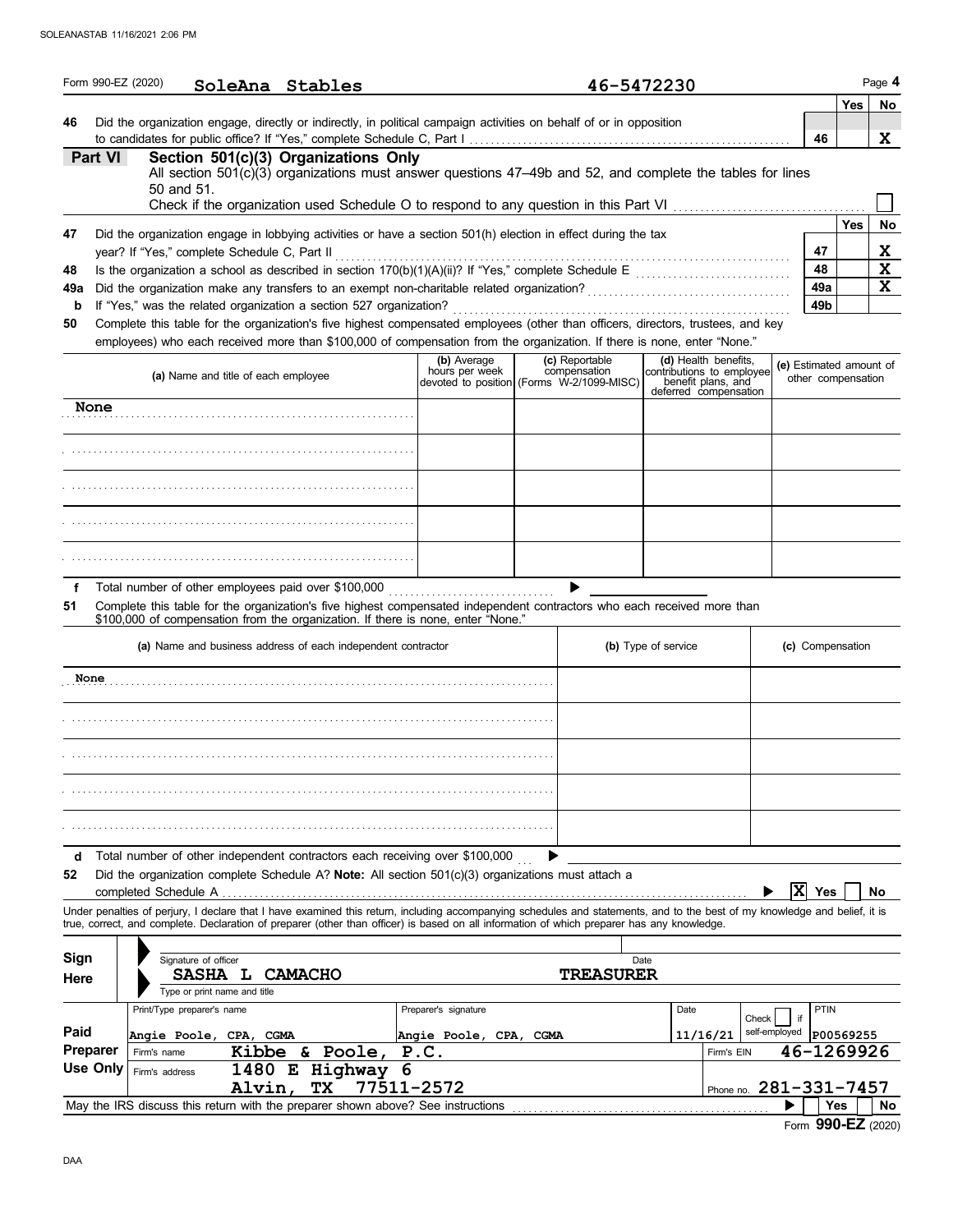| <b>SCHEDULE A</b>                     |                                                            | <b>Public Charity Status and Public Support</b>                                                                                                                                                                                                                                                                                                                                 |                                                                   |    |                                                         | OMB No. 1545-0047                                     |  |
|---------------------------------------|------------------------------------------------------------|---------------------------------------------------------------------------------------------------------------------------------------------------------------------------------------------------------------------------------------------------------------------------------------------------------------------------------------------------------------------------------|-------------------------------------------------------------------|----|---------------------------------------------------------|-------------------------------------------------------|--|
| (Form 990 or 990-EZ)                  |                                                            | Complete if the organization is a section 501(c)(3) organization or a section 4947(a)(1) nonexempt charitable trust.                                                                                                                                                                                                                                                            |                                                                   |    |                                                         |                                                       |  |
| Department of the Treasury            |                                                            |                                                                                                                                                                                                                                                                                                                                                                                 | Attach to Form 990 or Form 990-EZ.                                |    |                                                         |                                                       |  |
| Internal Revenue Service              |                                                            | Go to www.irs.gov/Form990 for instructions and the latest information.                                                                                                                                                                                                                                                                                                          |                                                                   |    |                                                         | Open to Public<br><b>Inspection</b>                   |  |
| Name of the organization              | SoleAna Stables                                            |                                                                                                                                                                                                                                                                                                                                                                                 |                                                                   |    | 46-5472230                                              | Employer identification number                        |  |
| Part I                                |                                                            | Reason for Public Charity Status. (All organizations must complete this part.) See instructions.                                                                                                                                                                                                                                                                                |                                                                   |    |                                                         |                                                       |  |
|                                       |                                                            | The organization is not a private foundation because it is: (For lines 1 through 12, check only one box.)                                                                                                                                                                                                                                                                       |                                                                   |    |                                                         |                                                       |  |
| 1                                     |                                                            | A church, convention of churches, or association of churches described in section 170(b)(1)(A)(i).                                                                                                                                                                                                                                                                              |                                                                   |    |                                                         |                                                       |  |
| $\mathbf{2}$                          |                                                            | A school described in <b>section 170(b)(1)(A)(ii).</b> (Attach Schedule E (Form 990 or 990-EZ).)                                                                                                                                                                                                                                                                                |                                                                   |    |                                                         |                                                       |  |
| 3<br>4                                |                                                            | A hospital or a cooperative hospital service organization described in section $170(b)(1)(A)(iii)$ .                                                                                                                                                                                                                                                                            |                                                                   |    |                                                         |                                                       |  |
| city, and state:                      |                                                            | A medical research organization operated in conjunction with a hospital described in section 170(b)(1)(A)(iii). Enter the hospital's name,                                                                                                                                                                                                                                      |                                                                   |    |                                                         |                                                       |  |
| 5                                     |                                                            | An organization operated for the benefit of a college or university owned or operated by a governmental unit described in                                                                                                                                                                                                                                                       |                                                                   |    |                                                         |                                                       |  |
|                                       | section 170(b)(1)(A)(iv). (Complete Part II.)              |                                                                                                                                                                                                                                                                                                                                                                                 |                                                                   |    |                                                         |                                                       |  |
| 6                                     |                                                            | A federal, state, or local government or governmental unit described in section 170(b)(1)(A)(v).                                                                                                                                                                                                                                                                                |                                                                   |    |                                                         |                                                       |  |
| 7                                     | described in section 170(b)(1)(A)(vi). (Complete Part II.) | An organization that normally receives a substantial part of its support from a governmental unit or from the general public                                                                                                                                                                                                                                                    |                                                                   |    |                                                         |                                                       |  |
| 8                                     |                                                            | A community trust described in section 170(b)(1)(A)(vi). (Complete Part II.)                                                                                                                                                                                                                                                                                                    |                                                                   |    |                                                         |                                                       |  |
| 9<br>university:                      |                                                            | An agricultural research organization described in section $170(b)(1)(A)(ix)$ operated in conjunction with a land-grant college<br>or university or a non-land-grant college of agriculture (see instructions). Enter the name, city, and state of the college or                                                                                                               |                                                                   |    |                                                         |                                                       |  |
| $ \mathbf{x} $<br>10                  |                                                            | An organization that normally receives: (1) more than 33 1/3% of its support from contributions, membership fees, and gross<br>receipts from activities related to its exempt functions, subject to certain exceptions; and (2) no more than 331/3% of its<br>support from gross investment income and unrelated business taxable income (less section 511 tax) from businesses |                                                                   |    |                                                         |                                                       |  |
|                                       |                                                            | acquired by the organization after June 30, 1975. See section 509(a)(2). (Complete Part III.)                                                                                                                                                                                                                                                                                   |                                                                   |    |                                                         |                                                       |  |
| 11<br>12                              |                                                            | An organization organized and operated exclusively to test for public safety. See section 509(a)(4).<br>An organization organized and operated exclusively for the benefit of, to perform the functions of, or to carry out the purposes                                                                                                                                        |                                                                   |    |                                                         |                                                       |  |
|                                       |                                                            | of one or more publicly supported organizations described in section 509(a)(1) or section 509(a)(2). See section 509(a)(3).                                                                                                                                                                                                                                                     |                                                                   |    |                                                         |                                                       |  |
| a                                     |                                                            | Check the box in lines 12a through 12d that describes the type of supporting organization and complete lines 12e, 12f, and 12g.<br>Type I. A supporting organization operated, supervised, or controlled by its supported organization(s), typically by giving                                                                                                                  |                                                                   |    |                                                         |                                                       |  |
|                                       |                                                            | the supported organization(s) the power to regularly appoint or elect a majority of the directors or trustees of the                                                                                                                                                                                                                                                            |                                                                   |    |                                                         |                                                       |  |
|                                       |                                                            | supporting organization. You must complete Part IV, Sections A and B.                                                                                                                                                                                                                                                                                                           |                                                                   |    |                                                         |                                                       |  |
| b                                     |                                                            | Type II. A supporting organization supervised or controlled in connection with its supported organization(s), by having<br>control or management of the supporting organization vested in the same persons that control or manage the supported<br>organization(s). You must complete Part IV, Sections A and C.                                                                |                                                                   |    |                                                         |                                                       |  |
| c                                     |                                                            | Type III functionally integrated. A supporting organization operated in connection with, and functionally integrated with,<br>its supported organization(s) (see instructions). You must complete Part IV, Sections A, D, and E.                                                                                                                                                |                                                                   |    |                                                         |                                                       |  |
| d                                     |                                                            | Type III non-functionally integrated. A supporting organization operated in connection with its supported organization(s)<br>that is not functionally integrated. The organization generally must satisfy a distribution reguirement and an attentiveness                                                                                                                       |                                                                   |    |                                                         |                                                       |  |
| е                                     |                                                            | requirement (see instructions). You must complete Part IV, Sections A and D, and Part V.<br>Check this box if the organization received a written determination from the IRS that it is a Type I, Type II, Type III                                                                                                                                                             |                                                                   |    |                                                         |                                                       |  |
|                                       |                                                            | functionally integrated, or Type III non-functionally integrated supporting organization.                                                                                                                                                                                                                                                                                       |                                                                   |    |                                                         |                                                       |  |
| f                                     | Enter the number of supported organizations                |                                                                                                                                                                                                                                                                                                                                                                                 |                                                                   |    |                                                         |                                                       |  |
| g                                     |                                                            | Provide the following information about the supported organization(s).                                                                                                                                                                                                                                                                                                          |                                                                   |    |                                                         |                                                       |  |
| (i) Name of supported<br>organization | $(ii)$ EIN                                                 | (iii) Type of organization<br>(described on lines 1-10<br>above (see instructions))                                                                                                                                                                                                                                                                                             | (iv) Is the organization<br>listed in your governing<br>document? |    | (v) Amount of monetary<br>support (see<br>instructions) | (vi) Amount of<br>other support (see<br>instructions) |  |
|                                       |                                                            |                                                                                                                                                                                                                                                                                                                                                                                 | Yes                                                               | No |                                                         |                                                       |  |
| (A)                                   |                                                            |                                                                                                                                                                                                                                                                                                                                                                                 |                                                                   |    |                                                         |                                                       |  |
| (B)                                   |                                                            |                                                                                                                                                                                                                                                                                                                                                                                 |                                                                   |    |                                                         |                                                       |  |
| (C)                                   |                                                            |                                                                                                                                                                                                                                                                                                                                                                                 |                                                                   |    |                                                         |                                                       |  |
| (D)                                   |                                                            |                                                                                                                                                                                                                                                                                                                                                                                 |                                                                   |    |                                                         |                                                       |  |
| (E)                                   |                                                            |                                                                                                                                                                                                                                                                                                                                                                                 |                                                                   |    |                                                         |                                                       |  |
| <b>Total</b>                          |                                                            | For Paperwork Reduction Act Notice, see the Instructions for Form 990 or 990-EZ.                                                                                                                                                                                                                                                                                                |                                                                   |    |                                                         | Schedule A (Form 990 or 990-EZ) 2020                  |  |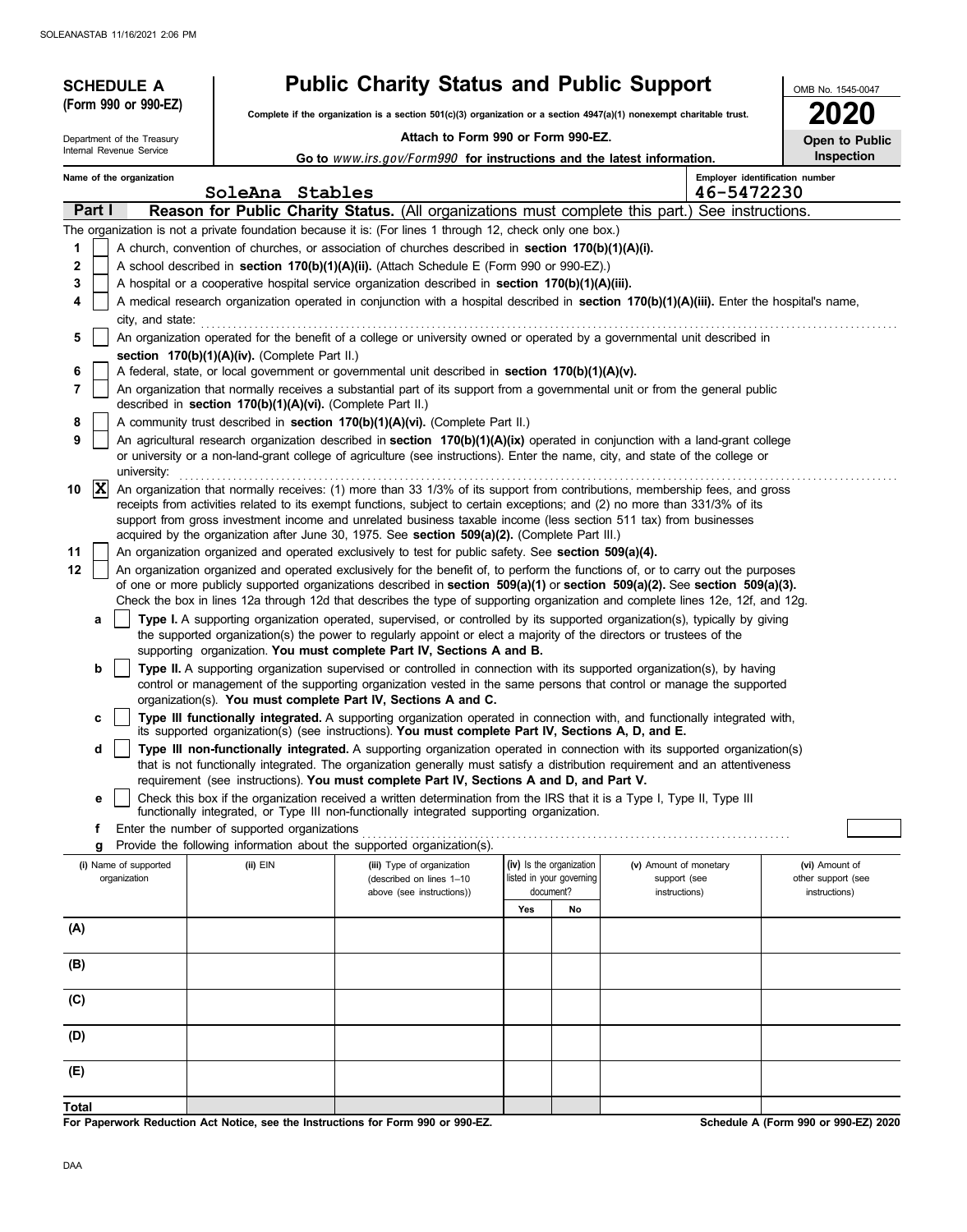|              | Schedule A (Form 990 or 990-EZ) 2020                                                                                                                                                                                                                 | SoleAna Stables |          |            |            | 46-5472230 | Page 2    |
|--------------|------------------------------------------------------------------------------------------------------------------------------------------------------------------------------------------------------------------------------------------------------|-----------------|----------|------------|------------|------------|-----------|
|              | Support Schedule for Organizations Described in Sections 170(b)(1)(A)(iv) and 170(b)(1)(A)(vi)<br>Part II                                                                                                                                            |                 |          |            |            |            |           |
|              | (Complete only if you checked the box on line 5, 7, or 8 of Part I or if the organization failed to qualify under                                                                                                                                    |                 |          |            |            |            |           |
|              | Part III. If the organization fails to qualify under the tests listed below, please complete Part III.)                                                                                                                                              |                 |          |            |            |            |           |
|              | <b>Section A. Public Support</b>                                                                                                                                                                                                                     |                 |          |            |            |            |           |
|              | Calendar year (or fiscal year beginning in)                                                                                                                                                                                                          | (a) 2016        | (b) 2017 | $(c)$ 2018 | $(d)$ 2019 | (e) 2020   | (f) Total |
| 1            | Gifts, grants, contributions, and<br>membership fees received. (Do not<br>include any "unusual grants.")                                                                                                                                             |                 |          |            |            |            |           |
| $\mathbf{2}$ | Tax revenues levied for the<br>organization's benefit and either paid<br>to or expended on its behalf                                                                                                                                                |                 |          |            |            |            |           |
| 3            | The value of services or facilities<br>furnished by a governmental unit to the<br>organization without charge<br>.                                                                                                                                   |                 |          |            |            |            |           |
| 4            | Total. Add lines 1 through 3                                                                                                                                                                                                                         |                 |          |            |            |            |           |
| 5            | The portion of total contributions by<br>each person (other than a<br>governmental unit or publicly<br>supported organization) included on<br>line 1 that exceeds 2% of the amount<br>shown on line 11, column (f)<br>dia a dia a dia .              |                 |          |            |            |            |           |
| 6            | Public support. Subtract line 5 from line 4                                                                                                                                                                                                          |                 |          |            |            |            |           |
|              | <b>Section B. Total Support</b><br>Calendar year (or fiscal year beginning in)                                                                                                                                                                       | (a) 2016        |          |            |            |            |           |
| 7            | Amounts from line 4                                                                                                                                                                                                                                  |                 | (b) 2017 | $(c)$ 2018 | $(d)$ 2019 | (e) 2020   | (f) Total |
| 8            | .<br>Gross income from interest, dividends,<br>payments received on securities loans,<br>rents, royalties, and income from<br>similar sources $\ldots, \ldots, \ldots, \ldots, \ldots$                                                               |                 |          |            |            |            |           |
| 9            | Net income from unrelated business<br>activities, whether or not the business<br>is regularly carried on                                                                                                                                             |                 |          |            |            |            |           |
| 10<br>11     | Other income. Do not include gain or<br>loss from the sale of capital assets<br>(Explain in Part VI.)<br>Total support. Add lines 7 through 10                                                                                                       |                 |          |            |            |            |           |
| 12           |                                                                                                                                                                                                                                                      |                 |          |            |            | 12         |           |
| 13           | First 5 years. If the Form 990 is for the organization's first, second, third, fourth, or fifth tax year as a section 501(c)(3)                                                                                                                      |                 |          |            |            |            |           |
|              |                                                                                                                                                                                                                                                      |                 |          |            |            |            | ▶         |
|              | Section C. Computation of Public Support Percentage                                                                                                                                                                                                  |                 |          |            |            |            |           |
| 14           |                                                                                                                                                                                                                                                      |                 |          |            |            | 14         | %         |
| 15           | Public support percentage from 2019 Schedule A, Part II, line 14                                                                                                                                                                                     |                 |          |            |            | 15         | %         |
| 16a          | 33 1/3% support test-2020. If the organization did not check the box on line 13, and line 14 is 33 1/3% or more, check this                                                                                                                          |                 |          |            |            |            |           |
|              |                                                                                                                                                                                                                                                      |                 |          |            |            |            |           |
| b            | 33 1/3% support test-2019. If the organization did not check a box on line 13 or 16a, and line 15 is 33 1/3% or more, check<br>this box and stop here. The organization qualifies as a publicly supported organization                               |                 |          |            |            |            |           |
|              | 17a 10%-facts-and-circumstances test-2020. If the organization did not check a box on line 13, 16a, or 16b, and line 14 is                                                                                                                           |                 |          |            |            |            |           |
|              | 10% or more, and if the organization meets the "facts-and-circumstances" test, check this box and stop here. Explain in<br>Part VI how the organization meets the "facts-and-circumstances" test. The organization qualifies as a publicly supported |                 |          |            |            |            |           |
|              | organization                                                                                                                                                                                                                                         |                 |          |            |            |            |           |
| b            | 10%-facts-and-circumstances test-2019. If the organization did not check a box on line 13, 16a, 16b, or 17a, and line                                                                                                                                |                 |          |            |            |            |           |
|              | 15 is 10% or more, and if the organization meets the "facts-and-circumstances" test, check this box and stop here. Explain                                                                                                                           |                 |          |            |            |            |           |
|              | in Part VI how the organization meets the "facts-and-circumstances" test. The organization qualifies as a publicly supported                                                                                                                         |                 |          |            |            |            |           |
| 18           | organization<br><b>Private foundation.</b> If the organization did not check a box on line 13, 16a, 16b, 17a, or 17b, check this box and see                                                                                                         |                 |          |            |            |            |           |
|              | <b>instructions</b>                                                                                                                                                                                                                                  |                 |          |            |            |            |           |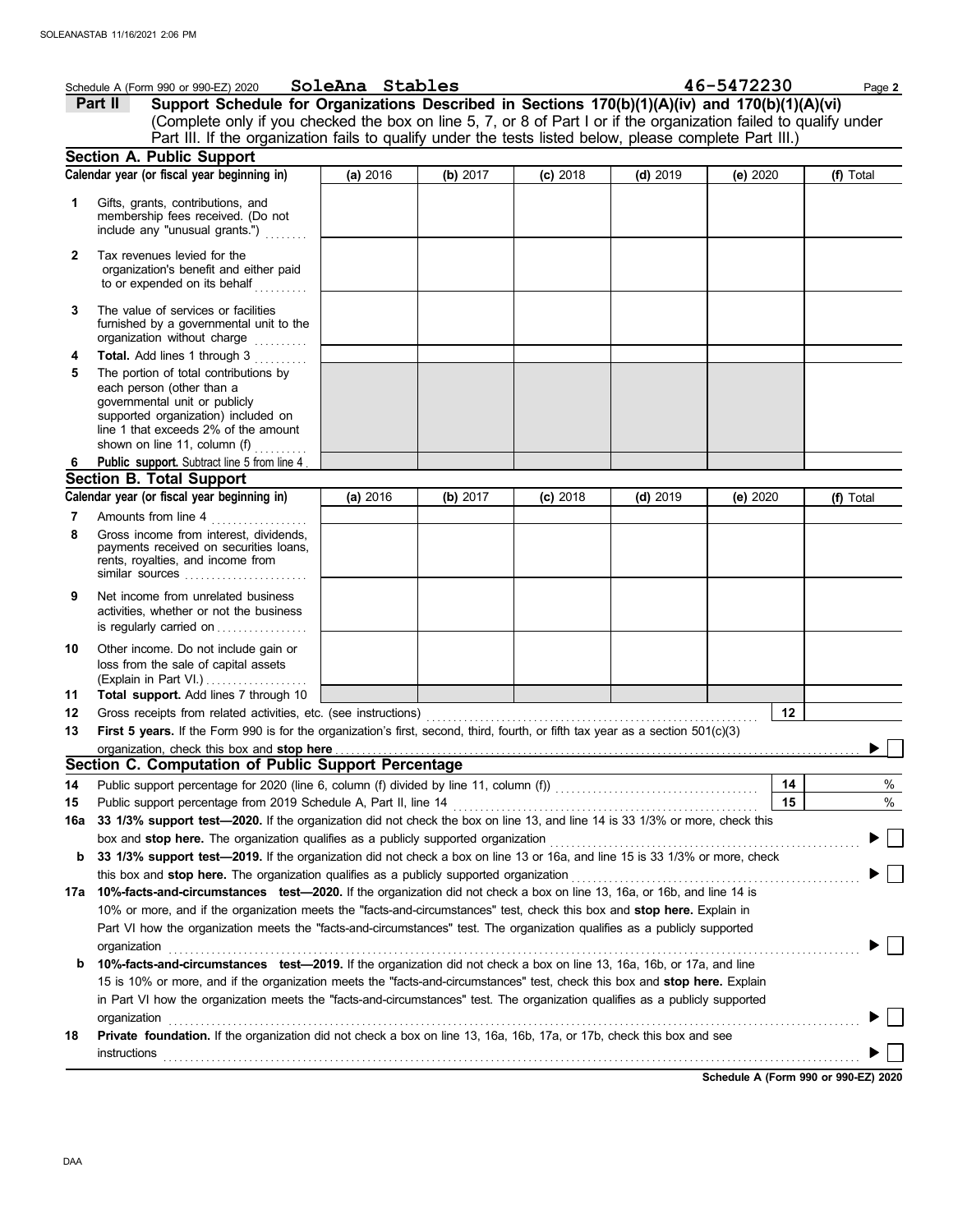|              | Schedule A (Form 990 or 990-EZ) 2020                                                                                                                                              | SoleAna Stables |          |            |            | 46-5472230 | Page 3         |
|--------------|-----------------------------------------------------------------------------------------------------------------------------------------------------------------------------------|-----------------|----------|------------|------------|------------|----------------|
|              | Support Schedule for Organizations Described in Section 509(a)(2)<br>Part III                                                                                                     |                 |          |            |            |            |                |
|              | (Complete only if you checked the box on line 10 of Part I or if the organization failed to qualify under Part II.                                                                |                 |          |            |            |            |                |
|              | If the organization fails to qualify under the tests listed below, please complete Part II.)                                                                                      |                 |          |            |            |            |                |
|              | Section A. Public Support                                                                                                                                                         |                 |          |            |            |            |                |
|              | Calendar year (or fiscal year beginning in)                                                                                                                                       | (a) 2016        | (b) 2017 | $(c)$ 2018 | $(d)$ 2019 | (e) 2020   | (f) Total      |
| 1            | Gifts, grants, contributions, and membership fees<br>received. (Do not include any "unusual grants.")                                                                             | 65,194          | 101,550  | 159,784    | 166,802    | 133,072    | 626,402        |
| $\mathbf{2}$ | Gross receipts from admissions, merchandise<br>sold or services performed, or facilities<br>furnished in any activity that is related to the<br>organization's fax-exempt purpose | 490             | 1,827    | 121        | 161        | 83         | 2,682          |
| 3            | Gross receipts from activities that are not an<br>unrelated trade or business under section 513                                                                                   |                 |          |            |            |            |                |
| 4            | Tax revenues levied for the<br>organization's benefit and either paid<br>to or expended on its behalf<br>.                                                                        |                 |          |            |            |            |                |
| 5            | The value of services or facilities<br>furnished by a governmental unit to the<br>organization without charge                                                                     |                 |          |            |            |            |                |
| 6            | Total. Add lines 1 through 5                                                                                                                                                      | 65,684          | 103,377  | 159,905    | 166,963    | 133,155    | 629,084        |
|              | 7a Amounts included on lines 1, 2, and 3<br>received from disqualified persons                                                                                                    |                 |          |            |            |            |                |
| b            | Amounts included on lines 2 and 3<br>received from other than disqualified<br>persons that exceed the greater of \$5,000<br>or 1% of the amount on line 13 for the year           |                 |          |            |            |            |                |
| c            | Add lines 7a and 7b                                                                                                                                                               |                 |          |            |            |            |                |
| 8            | Public support. (Subtract line 7c from<br>line $6.$ )                                                                                                                             |                 |          |            |            |            | 629,084        |
|              | <b>Section B. Total Support</b>                                                                                                                                                   |                 |          |            |            |            |                |
|              | Calendar year (or fiscal year beginning in)                                                                                                                                       | (a) 2016        | (b) 2017 | $(c)$ 2018 | $(d)$ 2019 | (e) 2020   | (f) Total      |
| 9            | Amounts from line 6<br>.                                                                                                                                                          | 65,684          | 103,377  | 159,905    | 166,963    | 133,155    | 629,084        |
| 10a          | Gross income from interest, dividends,<br>payments received on securities loans, rents,<br>royalties, and income from similar sources.                                            |                 |          |            |            |            |                |
|              | Unrelated business taxable income (less)<br>section 511 taxes) from businesses<br>acquired after June 30, 1975                                                                    |                 |          |            |            |            |                |
|              | Add lines 10a and 10b                                                                                                                                                             |                 |          |            |            |            |                |
| 11           | Net income from unrelated business<br>activities not included in line 10b, whether<br>or not the business is regularly carried on                                                 |                 |          |            |            |            |                |
| 12           | Other income. Do not include gain or<br>loss from the sale of capital assets<br>(Explain in Part VI.)                                                                             |                 |          |            |            |            |                |
| 13           | Total support. (Add lines 9, 10c, 11,<br>and $12.$ )                                                                                                                              | 65,684          | 103,377  | 159,905    | 166,963    | 133,155    | 629,084        |
| 14           | First 5 years. If the Form 990 is for the organization's first, second, third, fourth, or fifth tax year as a section 501(c)(3)<br>organization, check this box and stop here     |                 |          |            |            |            |                |
|              | Section C. Computation of Public Support Percentage                                                                                                                               |                 |          |            |            |            |                |
| 15           |                                                                                                                                                                                   |                 |          |            |            | 15         | $100.00 \%$    |
|              |                                                                                                                                                                                   |                 |          |            |            | 16         |                |
| 16           | Section D. Computation of Investment Income Percentage                                                                                                                            |                 |          |            |            |            | 100.00%        |
| 17           |                                                                                                                                                                                   |                 |          |            |            | 17         | %              |
|              | 18 Investment income percentage from 2019 Schedule A, Part III, line 17                                                                                                           |                 |          |            |            | 18         | %              |
| 19a          | 33 1/3% support tests-2020. If the organization did not check the box on line 14, and line 15 is more than 33 1/3%, and line                                                      |                 |          |            |            |            |                |
|              | 17 is not more than 33 1/3%, check this box and stop here. The organization qualifies as a publicly supported organization                                                        |                 |          |            |            |            | $ \mathbf{x} $ |
| b            | 33 1/3% support tests-2019. If the organization did not check a box on line 14 or line 19a, and line 16 is more than 33 1/3%, and                                                 |                 |          |            |            |            |                |
| 20           | line 18 is not more than 33 1/3%, check this box and stop here. The organization qualifies as a publicly supported organization                                                   |                 |          |            |            |            |                |
|              |                                                                                                                                                                                   |                 |          |            |            |            |                |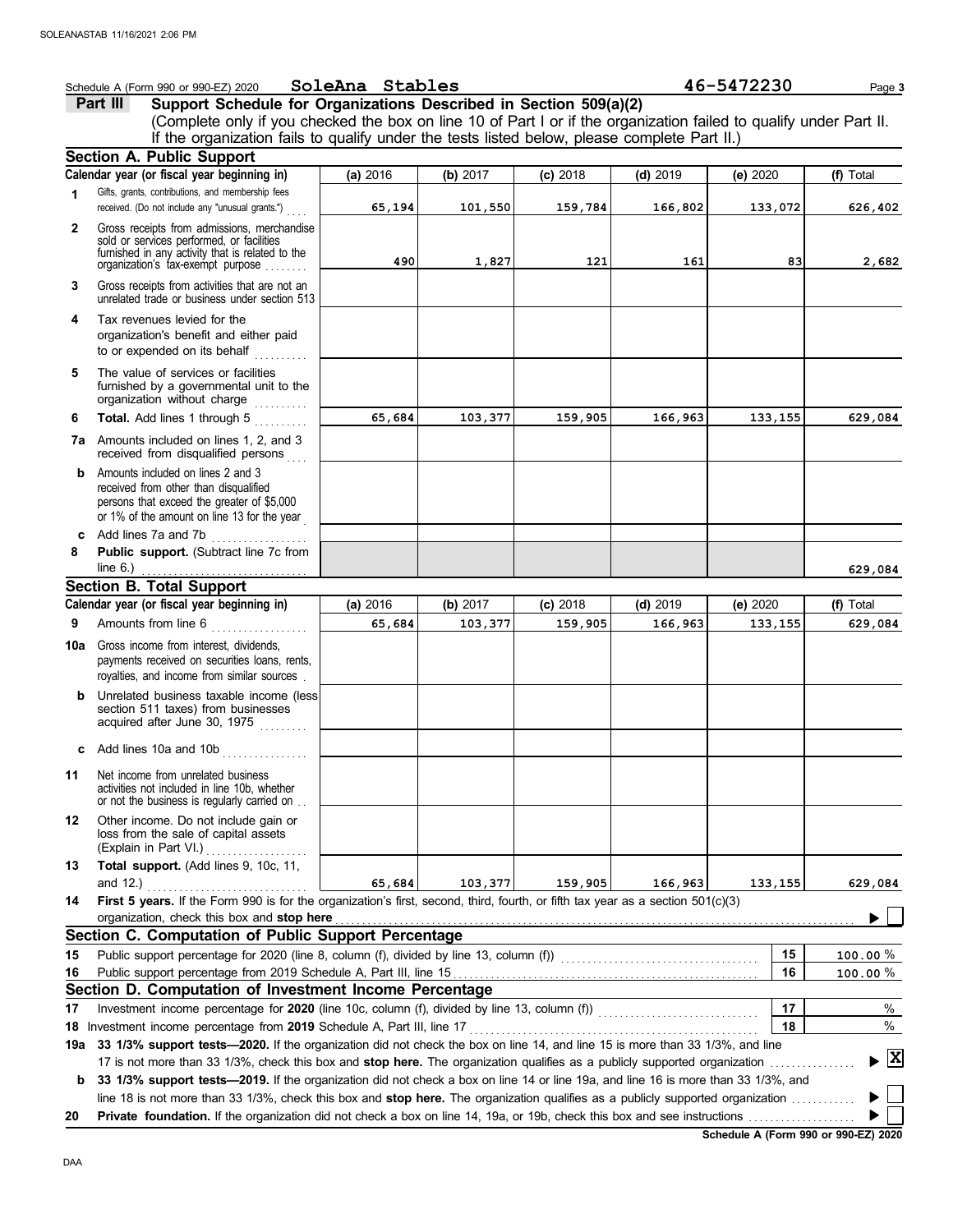|              | SoleAna Stables<br>Schedule A (Form 990 or 990-EZ) 2020                                                             | 46-5472230      | Page 4           |
|--------------|---------------------------------------------------------------------------------------------------------------------|-----------------|------------------|
|              | Part IV<br><b>Supporting Organizations</b>                                                                          |                 |                  |
|              | (Complete only if you checked a box in line 12 on Part I. If you checked box 12a, Part I, complete Sections A       |                 |                  |
|              | and B. If you checked box 12b, Part I, complete Sections A and C. If you checked box 12c, Part I, complete          |                 |                  |
|              | Sections A, D, and E. If you checked box 12d, Part I, complete Sections A and D, and complete Part V.)              |                 |                  |
|              | <b>Section A. All Supporting Organizations</b>                                                                      |                 |                  |
|              |                                                                                                                     |                 | <b>Yes</b><br>No |
| 1            | Are all of the organization's supported organizations listed by name in the organization's governing                |                 |                  |
|              |                                                                                                                     |                 |                  |
|              | documents? If "No," describe in Part VI how the supported organizations are designated. If designated by            |                 |                  |
|              | class or purpose, describe the designation. If historic and continuing relationship, explain.                       | 1               |                  |
| $\mathbf{2}$ | Did the organization have any supported organization that does not have an IRS determination of status              |                 |                  |
|              | under section 509(a)(1) or (2)? If "Yes," explain in Part VI how the organization determined that the supported     |                 |                  |
|              | organization was described in section 509(a)(1) or (2).                                                             | 2               |                  |
| За           | Did the organization have a supported organization described in section $501(c)(4)$ , (5), or (6)? If "Yes," answer |                 |                  |
|              | lines 3b and 3c below.                                                                                              | За              |                  |
| b            | Did the organization confirm that each supported organization qualified under section $501(c)(4)$ , (5), or (6) and |                 |                  |
|              | satisfied the public support tests under section 509(a)(2)? If "Yes," describe in Part VI when and how the          |                 |                  |
|              | organization made the determination.                                                                                | 3b              |                  |
| c            | Did the organization ensure that all support to such organizations was used exclusively for section $170(c)(2)(B)$  |                 |                  |
|              | purposes? If "Yes," explain in Part VI what controls the organization put in place to ensure such use.              | Зc              |                  |
| 4a           | Was any supported organization not organized in the United States ("foreign supported organization")? If            |                 |                  |
|              | "Yes," and if you checked 12a or 12b in Part I, answer (b) and (c) below.                                           | 4a              |                  |
| b            | Did the organization have ultimate control and discretion in deciding whether to make grants to the foreign         |                 |                  |
|              | supported organization? If "Yes," describe in Part VI how the organization had such control and discretion          |                 |                  |
|              | despite being controlled or supervised by or in connection with its supported organizations.                        | 4b              |                  |
|              |                                                                                                                     |                 |                  |
| c            | Did the organization support any foreign supported organization that does not have an IRS determination             |                 |                  |
|              | under sections $501(c)(3)$ and $509(a)(1)$ or (2)? If "Yes," explain in Part VI what controls the organization used |                 |                  |
|              | to ensure that all support to the foreign supported organization was used exclusively for section 170(c)(2)(B)      |                 |                  |
|              | purposes.                                                                                                           | 4с              |                  |
| 5a           | Did the organization add, substitute, or remove any supported organizations during the tax year? If "Yes,"          |                 |                  |
|              | answer lines 5b and 5c below (if applicable). Also, provide detail in Part VI, including (i) the names and EIN      |                 |                  |
|              | numbers of the supported organizations added, substituted, or removed; (ii) the reasons for each such action;       |                 |                  |
|              | (iii) the authority under the organization's organizing document authorizing such action; and (iv) how the action   |                 |                  |
|              | was accomplished (such as by amendment to the organizing document).                                                 | 5a              |                  |
| b            | Type I or Type II only. Was any added or substituted supported organization part of a class already                 |                 |                  |
|              | designated in the organization's organizing document?                                                               | 5b              |                  |
| с            | Substitutions only. Was the substitution the result of an event beyond the organization's control?                  | 5c              |                  |
| 6            | Did the organization provide support (whether in the form of grants or the provision of services or facilities) to  |                 |                  |
|              | anyone other than (i) its supported organizations, (ii) individuals that are part of the charitable class benefited |                 |                  |
|              | by one or more of its supported organizations, or (iii) other supporting organizations that also support or         |                 |                  |
|              | benefit one or more of the filing organization's supported organizations? If "Yes," provide detail in Part VI.      | 6               |                  |
| 7            | Did the organization provide a grant, loan, compensation, or other similar payment to a substantial contributor     |                 |                  |
|              | (as defined in section $4958(c)(3)(C)$ ), a family member of a substantial contributor, or a 35% controlled entity  |                 |                  |
|              | with regard to a substantial contributor? If "Yes," complete Part I of Schedule L (Form 990 or 990-EZ).             | 7               |                  |
| 8            | Did the organization make a loan to a disqualified person (as defined in section 4958) not described in line 7?     |                 |                  |
|              | If "Yes," complete Part I of Schedule L (Form 990 or 990-EZ).                                                       | 8               |                  |
| 9a           | Was the organization controlled directly or indirectly at any time during the tax year by one or more               |                 |                  |
|              |                                                                                                                     |                 |                  |
|              | disqualified persons, as defined in section 4946 (other than foundation managers and organizations                  |                 |                  |
|              | described in section 509(a)(1) or (2))? If "Yes," provide detail in Part VI.                                        | 9а              |                  |
| b            | Did one or more disqualified persons (as defined in line 9a) hold a controlling interest in any entity in which     |                 |                  |
|              | the supporting organization had an interest? If "Yes," provide detail in Part VI.                                   | 9b              |                  |
| c            | Did a disqualified person (as defined in line 9a) have an ownership interest in, or derive any personal benefit     |                 |                  |
|              | from, assets in which the supporting organization also had an interest? If "Yes," provide detail in Part VI.        | 9с              |                  |
| 10a          | Was the organization subject to the excess business holdings rules of section 4943 because of section               |                 |                  |
|              | 4943(f) (regarding certain Type II supporting organizations, and all Type III non-functionally integrated           |                 |                  |
|              | supporting organizations)? If "Yes," answer line 10b below.                                                         | 10a             |                  |
| b            | Did the organization have any excess business holdings in the tax year? (Use Schedule C, Form 4720, to              |                 |                  |
|              | determine whether the organization had excess business holdings.)                                                   | 10 <sub>b</sub> |                  |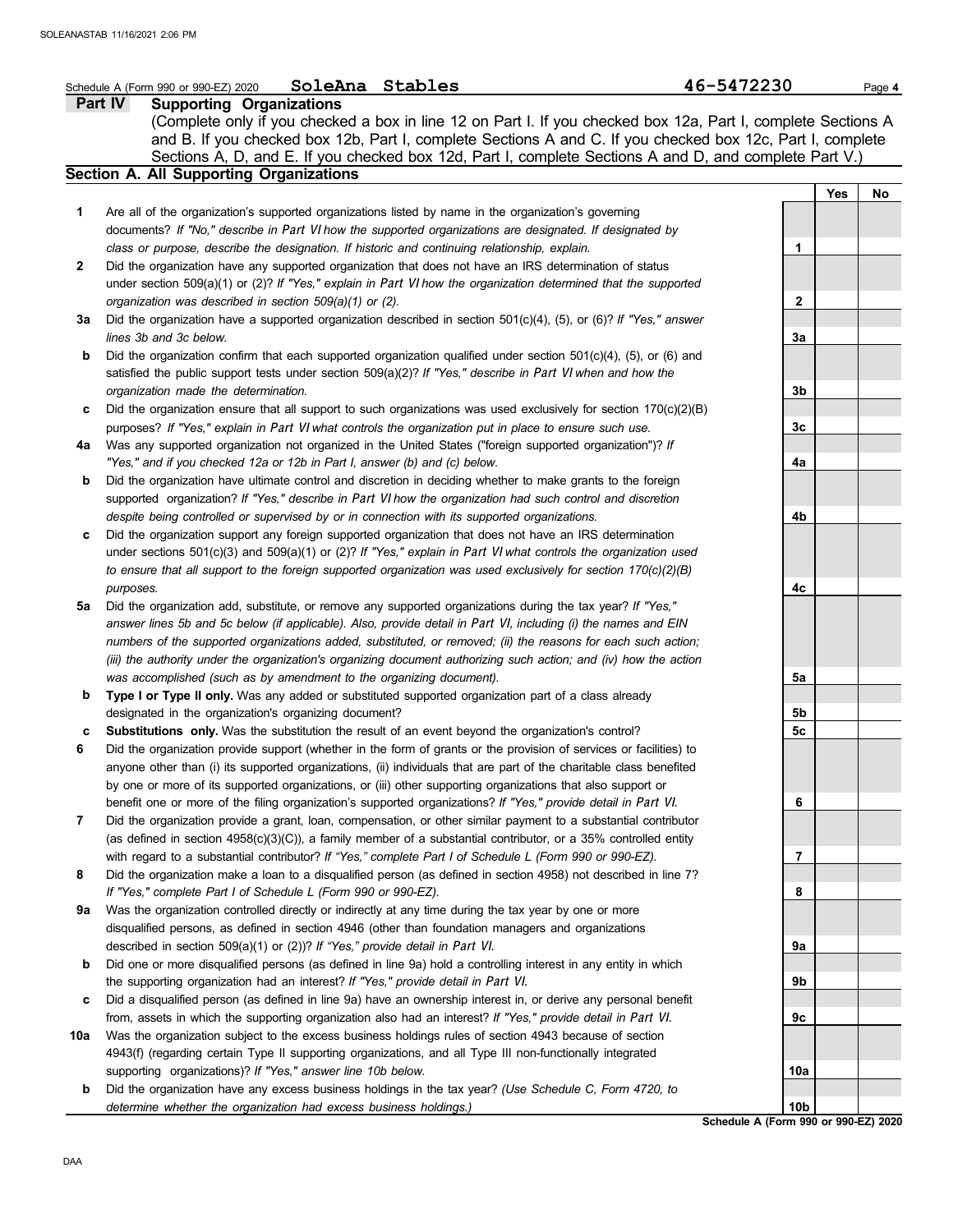|              | SoleAna Stables<br>Schedule A (Form 990 or 990-EZ) 2020                                                                           | 46-5472230                           |            | Page 5 |
|--------------|-----------------------------------------------------------------------------------------------------------------------------------|--------------------------------------|------------|--------|
|              | Part IV<br>Supporting Organizations (continued)                                                                                   |                                      |            |        |
|              |                                                                                                                                   |                                      | <b>Yes</b> | No     |
| 11           | Has the organization accepted a gift or contribution from any of the following persons?                                           |                                      |            |        |
| а            | A person who directly or indirectly controls, either alone or together with persons described in lines 11b and                    |                                      |            |        |
|              | 11c below, the governing body of a supported organization?                                                                        | 11a                                  |            |        |
| b            | A family member of a person described in line 11a above?                                                                          | 11 <sub>b</sub>                      |            |        |
| C            | A 35% controlled entity of a person described in line 11a or 11b above? If "Yes" to line 11a, 11b, or 11c, provide                |                                      |            |        |
|              | detail in Part VI.                                                                                                                | 11 <sub>c</sub>                      |            |        |
|              | <b>Section B. Type I Supporting Organizations</b>                                                                                 |                                      |            |        |
|              |                                                                                                                                   |                                      | <b>Yes</b> | No     |
| 1            | Did the governing body, members of the governing body, officers acting in their official capacity, or membership of one or        |                                      |            |        |
|              | more supported organizations have the power to regularly appoint or elect at least a majority of the organization's officers,     |                                      |            |        |
|              | directors, or trustees at all times during the tax year? If "No," describe in Part VI how the supported organization(s)           |                                      |            |        |
|              | effectively operated, supervised, or controlled the organization's activities. If the organization had more than one supported    |                                      |            |        |
|              | organization, describe how the powers to appoint and/or remove officers, directors, or trustees were allocated among the          |                                      |            |        |
|              | supported organizations and what conditions or restrictions, if any, applied to such powers during the tax year.                  | 1                                    |            |        |
| $\mathbf{2}$ | Did the organization operate for the benefit of any supported organization other than the supported                               |                                      |            |        |
|              | organization(s) that operated, supervised, or controlled the supporting organization? If "Yes," explain in Part                   |                                      |            |        |
|              | VI how providing such benefit carried out the purposes of the supported organization(s) that operated,                            |                                      |            |        |
|              | supervised, or controlled the supporting organization.                                                                            | 2                                    |            |        |
|              | Section C. Type II Supporting Organizations                                                                                       |                                      |            |        |
|              |                                                                                                                                   |                                      | <b>Yes</b> | No     |
| 1            | Were a majority of the organization's directors or trustees during the tax year also a majority of the directors                  |                                      |            |        |
|              | or trustees of each of the organization's supported organization(s)? If "No," describe in Part VI how control                     |                                      |            |        |
|              | or management of the supporting organization was vested in the same persons that controlled or managed                            |                                      |            |        |
|              | the supported organization(s).                                                                                                    | 1                                    |            |        |
|              | Section D. All Type III Supporting Organizations                                                                                  |                                      |            |        |
|              |                                                                                                                                   |                                      | Yes        | No     |
| 1            | Did the organization provide to each of its supported organizations, by the last day of the fifth month of the                    |                                      |            |        |
|              | organization's tax year, (i) a written notice describing the type and amount of support provided during the prior tax             |                                      |            |        |
|              | year, (ii) a copy of the Form 990 that was most recently filed as of the date of notification, and (iii) copies of the            |                                      |            |        |
|              | organization's governing documents in effect on the date of notification, to the extent not previously provided?                  | 1                                    |            |        |
| 2            | Were any of the organization's officers, directors, or trustees either (i) appointed or elected by the supported                  |                                      |            |        |
|              | organization(s) or (ii) serving on the governing body of a supported organization? If "No," explain in Part VI how                |                                      |            |        |
|              | the organization maintained a close and continuous working relationship with the supported organization(s).                       | $\mathbf{2}$                         |            |        |
| 3            | By reason of the relationship described in line 2, above, did the organization's supported organizations have                     |                                      |            |        |
|              | a significant voice in the organization's investment policies and in directing the use of the organization's                      |                                      |            |        |
|              | income or assets at all times during the tax year? If "Yes," describe in Part VI the role the organization's                      |                                      |            |        |
|              | supported organizations played in this regard.                                                                                    | 3                                    |            |        |
|              | Section E. Type III Functionally-Integrated Supporting Organizations                                                              |                                      |            |        |
| 1            | Check the box next to the method that the organization used to satisfy the Integral Part Test during the year (see instructions). |                                      |            |        |
| a            | The organization satisfied the Activities Test. Complete line 2 below.                                                            |                                      |            |        |
| b            | The organization is the parent of each of its supported organizations. Complete line 3 below.                                     |                                      |            |        |
| c            | The organization supported a governmental entity. Describe in Part VI how you supported a governmental entity (see instructions). |                                      |            |        |
| 2            | Activities Test. Answer lines 2a and 2b below.                                                                                    |                                      | Yes        | No     |
| а            | Did substantially all of the organization's activities during the tax year directly further the exempt purposes of                |                                      |            |        |
|              | the supported organization(s) to which the organization was responsive? If "Yes," then in Part VI identify                        |                                      |            |        |
|              | those supported organizations and explain how these activities directly furthered their exempt purposes,                          |                                      |            |        |
|              | how the organization was responsive to those supported organizations, and how the organization determined                         |                                      |            |        |
|              | that these activities constituted substantially all of its activities.                                                            | 2a                                   |            |        |
| b            | Did the activities described in line 2a, above, constitute activities that, but for the organization's involvement,               |                                      |            |        |
|              | one or more of the organization's supported organization(s) would have been engaged in? If "Yes," explain in                      |                                      |            |        |
|              | Part VI the reasons for the organization's position that its supported organization(s) would have engaged in                      |                                      |            |        |
|              | these activities but for the organization's involvement.                                                                          | 2b                                   |            |        |
| 3            | Parent of Supported Organizations. Answer lines 3a and 3b below.                                                                  |                                      |            |        |
| а            | Did the organization have the power to regularly appoint or elect a majority of the officers, directors, or                       |                                      |            |        |
|              | trustees of each of the supported organizations? If "Yes" or "No," provide details in Part VI.                                    | За                                   |            |        |
| b            | Did the organization exercise a substantial degree of direction over the policies, programs, and activities of each               |                                      |            |        |
|              | of its supported organizations? If "Yes," describe in Part VI the role played by the organization in this regard.                 | 3b                                   |            |        |
| DAA          |                                                                                                                                   | Schedule A (Form 990 or 990-EZ) 2020 |            |        |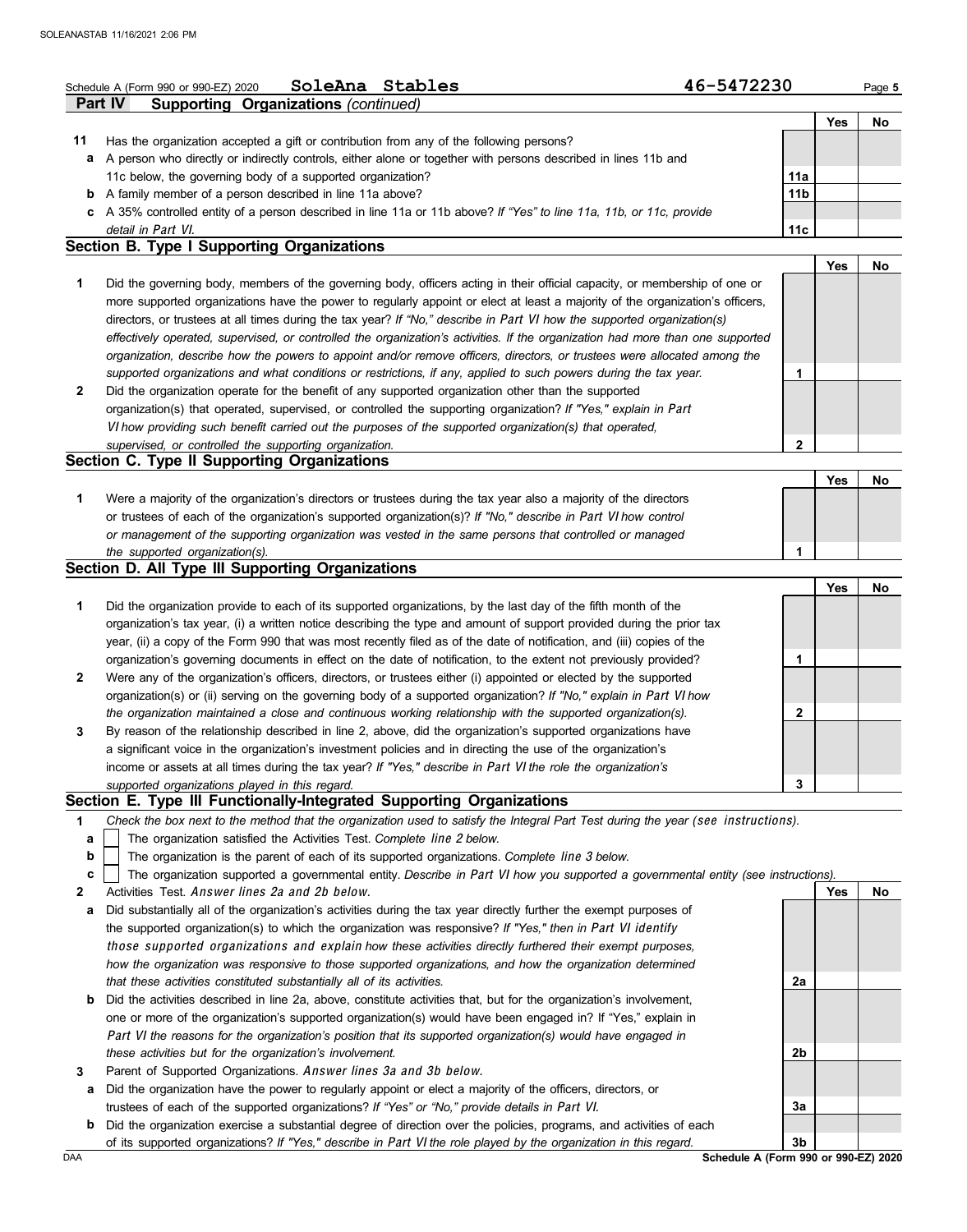| SoleAna Stables<br>Schedule A (Form 990 or 990-EZ) 2020                                                                               |                | 46-5472230     | Page 6                         |
|---------------------------------------------------------------------------------------------------------------------------------------|----------------|----------------|--------------------------------|
| Type III Non-Functionally Integrated 509(a)(3) Supporting Organizations<br><b>Part V</b>                                              |                |                |                                |
| Check here if the organization satisfied the Integral Part Test as a qualifying trust on Nov. 20, 1970 (explain in Part VI). See<br>1 |                |                |                                |
| instructions. All other Type III non-functionally integrated supporting organizations must complete Sections A through E.             |                |                |                                |
| Section A - Adjusted Net Income                                                                                                       |                | (A) Prior Year | (B) Current Year<br>(optional) |
| Net short-term capital gain<br>1                                                                                                      | 1              |                |                                |
| 2<br>Recoveries of prior-year distributions                                                                                           | $\mathbf{2}$   |                |                                |
| 3<br>Other gross income (see instructions)                                                                                            | 3              |                |                                |
| Add lines 1 through 3.<br>4                                                                                                           | 4              |                |                                |
| 5<br>Depreciation and depletion                                                                                                       | 5              |                |                                |
| Portion of operating expenses paid or incurred for production or collection of<br>6                                                   |                |                |                                |
| gross income or for management, conservation, or maintenance of property                                                              |                |                |                                |
| held for production of income (see instructions)                                                                                      | 6              |                |                                |
| 7<br>Other expenses (see instructions)                                                                                                | 7              |                |                                |
| Adjusted Net Income (subtract lines 5, 6, and 7 from line 4)<br>8                                                                     | 8              |                |                                |
| Section B - Minimum Asset Amount                                                                                                      |                | (A) Prior Year | (B) Current Year<br>(optional) |
| Aggregate fair market value of all non-exempt-use assets (see<br>1.                                                                   |                |                |                                |
| instructions for short tax year or assets held for part of year):                                                                     |                |                |                                |
| a Average monthly value of securities                                                                                                 | 1a             |                |                                |
| <b>b</b> Average monthly cash balances                                                                                                | 1b             |                |                                |
| <b>c</b> Fair market value of other non-exempt-use assets                                                                             | 1c             |                |                                |
| <b>d Total</b> (add lines 1a, 1b, and 1c)                                                                                             | 1d             |                |                                |
| e Discount claimed for blockage or other factors                                                                                      |                |                |                                |
| (explain in detail in Part VI):                                                                                                       |                |                |                                |
| $\mathbf{2}$<br>Acquisition indebtedness applicable to non-exempt-use assets                                                          | $\mathbf{2}$   |                |                                |
| Subtract line 2 from line 1d.<br>3                                                                                                    | 3              |                |                                |
| Cash deemed held for exempt use. Enter 0.015 of line 3 (for greater amount,<br>4                                                      |                |                |                                |
| see instructions)                                                                                                                     | 4              |                |                                |
| 5<br>Net value of non-exempt-use assets (subtract line 4 from line 3)                                                                 | 5              |                |                                |
| 6<br>Multiply line 5 by 0.035.                                                                                                        | 6              |                |                                |
| 7<br>Recoveries of prior-year distributions                                                                                           | $\overline{7}$ |                |                                |
| 8<br>Minimum Asset Amount (add line 7 to line 6)                                                                                      | 8              |                |                                |
| Section C - Distributable Amount                                                                                                      |                |                | <b>Current Year</b>            |
| Adjusted net income for prior year (from Section A, line 8, column A)<br>1                                                            | 1              |                |                                |
| Enter 0.85 of line 1.<br>2                                                                                                            | 2              |                |                                |
| 3<br>Minimum asset amount for prior year (from Section B, line 8, column A)                                                           | 3              |                |                                |
| Enter greater of line 2 or line 3.<br>4                                                                                               | 4              |                |                                |
| 5<br>Income tax imposed in prior year                                                                                                 | 5              |                |                                |
| Distributable Amount. Subtract line 5 from line 4, unless subject to<br>6                                                             |                |                |                                |
| emergency temporary reduction (see instructions).                                                                                     | 6              |                |                                |
| 7<br>Check here if the current year is the organization's first as a non-functionally integrated Type III supporting organization     |                |                |                                |

(see instructions).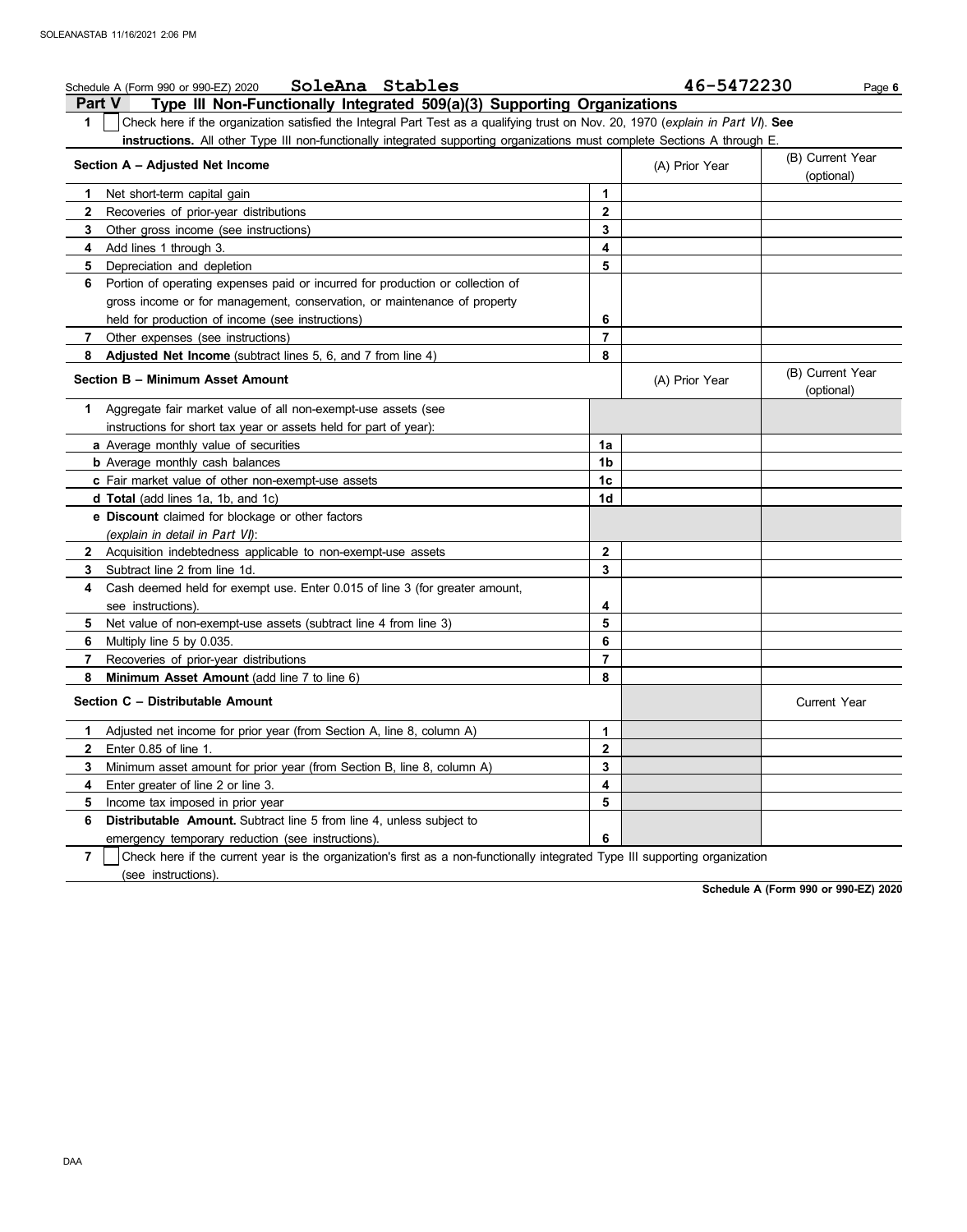|              | SoleAna Stables<br>Schedule A (Form 990 or 990-EZ) 2020<br>Type III Non-Functionally Integrated 509(a)(3) Supporting Organizations (continued)<br><b>Part V</b> |                             | 46-5472230                            | Page 7                                  |
|--------------|-----------------------------------------------------------------------------------------------------------------------------------------------------------------|-----------------------------|---------------------------------------|-----------------------------------------|
|              | Section D - Distributions                                                                                                                                       |                             |                                       | <b>Current Year</b>                     |
| 1            | Amounts paid to supported organizations to accomplish exempt purposes                                                                                           |                             |                                       |                                         |
| 2            | Amounts paid to perform activity that directly furthers exempt purposes of supported                                                                            |                             |                                       |                                         |
|              | organizations, in excess of income from activity                                                                                                                |                             |                                       |                                         |
| 3            | Administrative expenses paid to accomplish exempt purposes of supported organizations                                                                           |                             |                                       |                                         |
| 4            | Amounts paid to acquire exempt-use assets                                                                                                                       |                             |                                       |                                         |
| 5            | Qualified set-aside amounts (prior IRS approval required-provide details in Part VI)                                                                            |                             |                                       |                                         |
| 6            | Other distributions (describe in Part VI). See instructions.                                                                                                    |                             |                                       |                                         |
| 7            | Total annual distributions. Add lines 1 through 6.                                                                                                              |                             |                                       |                                         |
| 8            | Distributions to attentive supported organizations to which the organization is responsive                                                                      |                             |                                       |                                         |
|              | (provide details in Part VI). See instructions.                                                                                                                 |                             |                                       |                                         |
| 9            | Distributable amount for 2020 from Section C, line 6                                                                                                            |                             |                                       |                                         |
| 10           | Line 8 amount divided by line 9 amount                                                                                                                          |                             |                                       |                                         |
|              |                                                                                                                                                                 | (i)                         | (ii)                                  | (iii)                                   |
|              | <b>Section E - Distribution Allocations (see instructions)</b>                                                                                                  | <b>Excess Distributions</b> | <b>Underdistributions</b><br>Pre-2020 | <b>Distributable</b><br>Amount for 2020 |
| 1            | Distributable amount for 2020 from Section C, line 6                                                                                                            |                             |                                       |                                         |
| $\mathbf{2}$ | Underdistributions, if any, for years prior to 2020                                                                                                             |                             |                                       |                                         |
|              | (reasonable cause required-explain in Part VI). See                                                                                                             |                             |                                       |                                         |
|              | instructions.                                                                                                                                                   |                             |                                       |                                         |
| 3            | Excess distributions carryover, if any, to 2020                                                                                                                 |                             |                                       |                                         |
|              |                                                                                                                                                                 |                             |                                       |                                         |
|              |                                                                                                                                                                 |                             |                                       |                                         |
|              | c From 2017                                                                                                                                                     |                             |                                       |                                         |
|              |                                                                                                                                                                 |                             |                                       |                                         |
|              |                                                                                                                                                                 |                             |                                       |                                         |
|              | f Total of lines 3a through 3e                                                                                                                                  |                             |                                       |                                         |
|              | g Applied to underdistributions of prior years                                                                                                                  |                             |                                       |                                         |
|              | h Applied to 2020 distributable amount                                                                                                                          |                             |                                       |                                         |
|              | Carryover from 2015 not applied (see instructions)                                                                                                              |                             |                                       |                                         |
|              | Remainder. Subtract lines 3g, 3h, and 3i from line 3f.                                                                                                          |                             |                                       |                                         |
| 4            | Distributions for 2020 from                                                                                                                                     |                             |                                       |                                         |
|              | Section D, line 7:<br>\$                                                                                                                                        |                             |                                       |                                         |
|              | a Applied to underdistributions of prior years                                                                                                                  |                             |                                       |                                         |
|              | <b>b</b> Applied to 2020 distributable amount                                                                                                                   |                             |                                       |                                         |
|              | c Remainder. Subtract lines 4a and 4b from line 4.                                                                                                              |                             |                                       |                                         |
| 5            | Remaining underdistributions for years prior to 2020, if                                                                                                        |                             |                                       |                                         |
|              | any. Subtract lines 3g and 4a from line 2. For result                                                                                                           |                             |                                       |                                         |
|              | greater than zero, explain in Part VI. See instructions.                                                                                                        |                             |                                       |                                         |
| 6            | Remaining underdistributions for 2020 Subtract lines 3h                                                                                                         |                             |                                       |                                         |
|              | and 4b from line 1. For result greater than zero, explain in                                                                                                    |                             |                                       |                                         |
|              | Part VI. See instructions.                                                                                                                                      |                             |                                       |                                         |
| 7            | Excess distributions carryover to 2021. Add lines 3j                                                                                                            |                             |                                       |                                         |
|              | and 4c.                                                                                                                                                         |                             |                                       |                                         |
| 8            | Breakdown of line 7:                                                                                                                                            |                             |                                       |                                         |
|              | a Excess from 2016                                                                                                                                              |                             |                                       |                                         |
|              |                                                                                                                                                                 |                             |                                       |                                         |
|              | c Excess from 2018                                                                                                                                              |                             |                                       |                                         |
|              | d Excess from 2019                                                                                                                                              |                             |                                       |                                         |
|              | e Excess from 2020                                                                                                                                              |                             |                                       |                                         |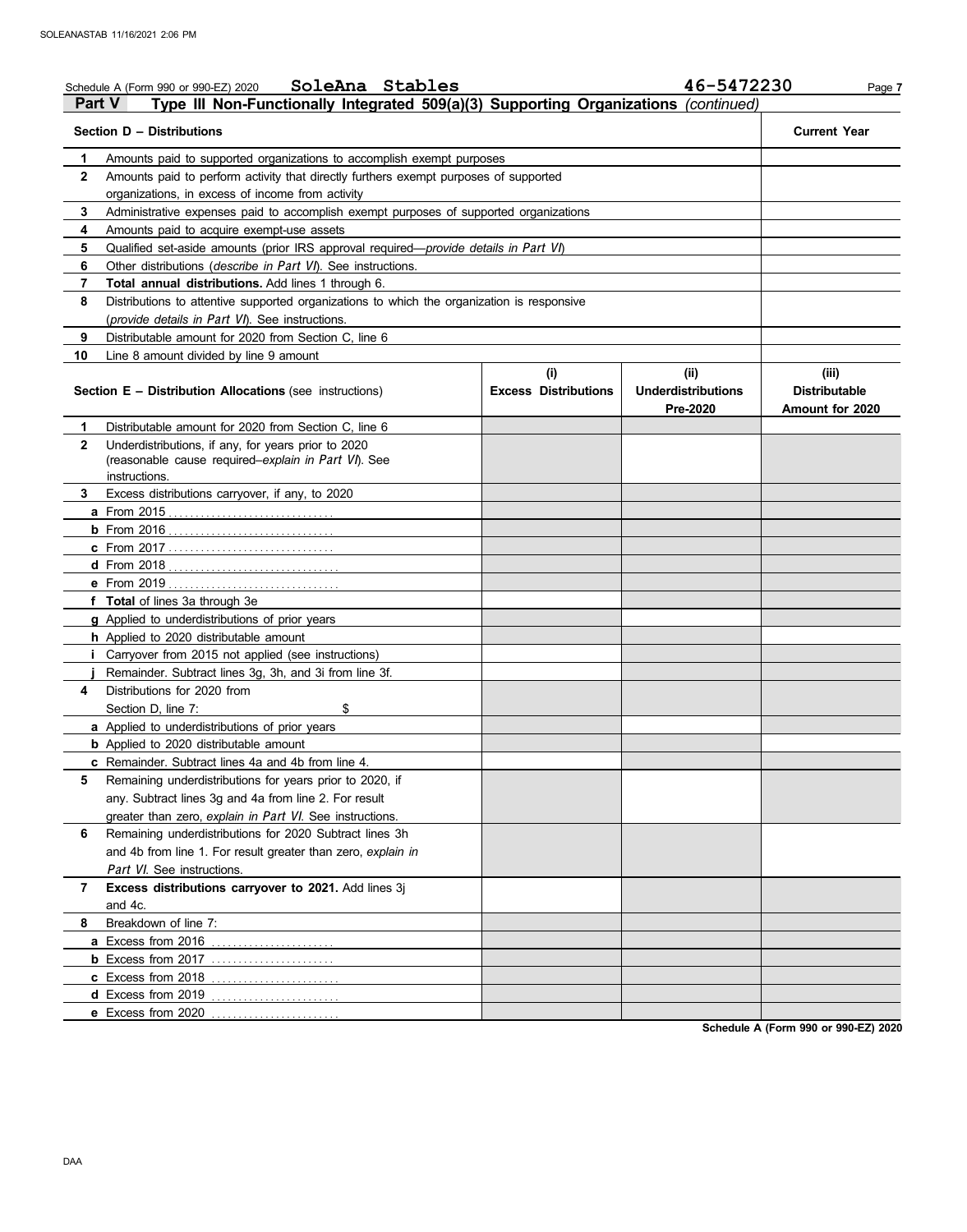|         | Schedule A (Form 990 or 990-EZ) 2020 | SoleAna Stables |                                                                                                | 46-5472230                                                                                                                                                                                                                                                                                                                                                        | Page 8 |
|---------|--------------------------------------|-----------------|------------------------------------------------------------------------------------------------|-------------------------------------------------------------------------------------------------------------------------------------------------------------------------------------------------------------------------------------------------------------------------------------------------------------------------------------------------------------------|--------|
| Part VI |                                      |                 |                                                                                                | Supplemental Information. Provide the explanations required by Part II, line 10; Part II, line 17a or 17b; Part<br>III, line 12; Part IV, Section A, lines 1, 2, 3b, 3c, 4b, 4c, 5a, 6, 9a, 9b, 9c, 11a, 11b, and 11c; Part IV, Section<br>B, lines 1 and 2; Part IV, Section C, line 1; Part IV, Section D, lines 2 and 3; Part IV, Section E, lines 1c, 2a, 2b, |        |
|         |                                      |                 | lines 2, 5, and 6. Also complete this part for any additional information. (See instructions.) | 3a, and 3b; Part V, line 1; Part V, Section B, line 1e; Part V, Section D, lines 5, 6, and 8; and Part V, Section E,                                                                                                                                                                                                                                              |        |
|         |                                      |                 |                                                                                                |                                                                                                                                                                                                                                                                                                                                                                   |        |
|         |                                      |                 |                                                                                                |                                                                                                                                                                                                                                                                                                                                                                   |        |
|         |                                      |                 |                                                                                                |                                                                                                                                                                                                                                                                                                                                                                   |        |
|         |                                      |                 |                                                                                                |                                                                                                                                                                                                                                                                                                                                                                   |        |
|         |                                      |                 |                                                                                                |                                                                                                                                                                                                                                                                                                                                                                   |        |
|         |                                      |                 |                                                                                                |                                                                                                                                                                                                                                                                                                                                                                   |        |
|         |                                      |                 |                                                                                                |                                                                                                                                                                                                                                                                                                                                                                   |        |
|         |                                      |                 |                                                                                                |                                                                                                                                                                                                                                                                                                                                                                   |        |
|         |                                      |                 |                                                                                                |                                                                                                                                                                                                                                                                                                                                                                   |        |
|         |                                      |                 |                                                                                                |                                                                                                                                                                                                                                                                                                                                                                   |        |
|         |                                      |                 |                                                                                                |                                                                                                                                                                                                                                                                                                                                                                   |        |
|         |                                      |                 |                                                                                                |                                                                                                                                                                                                                                                                                                                                                                   |        |
|         |                                      |                 |                                                                                                |                                                                                                                                                                                                                                                                                                                                                                   |        |
|         |                                      |                 |                                                                                                |                                                                                                                                                                                                                                                                                                                                                                   |        |
|         |                                      |                 |                                                                                                |                                                                                                                                                                                                                                                                                                                                                                   |        |
|         |                                      |                 |                                                                                                |                                                                                                                                                                                                                                                                                                                                                                   |        |
|         |                                      |                 |                                                                                                |                                                                                                                                                                                                                                                                                                                                                                   |        |
|         |                                      |                 |                                                                                                |                                                                                                                                                                                                                                                                                                                                                                   |        |
|         |                                      |                 |                                                                                                |                                                                                                                                                                                                                                                                                                                                                                   |        |
|         |                                      |                 |                                                                                                |                                                                                                                                                                                                                                                                                                                                                                   |        |
|         |                                      |                 |                                                                                                |                                                                                                                                                                                                                                                                                                                                                                   |        |
|         |                                      |                 |                                                                                                |                                                                                                                                                                                                                                                                                                                                                                   |        |
|         |                                      |                 |                                                                                                |                                                                                                                                                                                                                                                                                                                                                                   |        |
|         |                                      |                 |                                                                                                |                                                                                                                                                                                                                                                                                                                                                                   |        |
|         |                                      |                 |                                                                                                |                                                                                                                                                                                                                                                                                                                                                                   |        |
|         |                                      |                 |                                                                                                |                                                                                                                                                                                                                                                                                                                                                                   |        |
|         |                                      |                 |                                                                                                |                                                                                                                                                                                                                                                                                                                                                                   |        |
|         |                                      |                 |                                                                                                |                                                                                                                                                                                                                                                                                                                                                                   |        |
|         |                                      |                 |                                                                                                |                                                                                                                                                                                                                                                                                                                                                                   |        |
|         |                                      |                 |                                                                                                |                                                                                                                                                                                                                                                                                                                                                                   |        |
|         |                                      |                 |                                                                                                |                                                                                                                                                                                                                                                                                                                                                                   |        |
|         |                                      |                 |                                                                                                |                                                                                                                                                                                                                                                                                                                                                                   |        |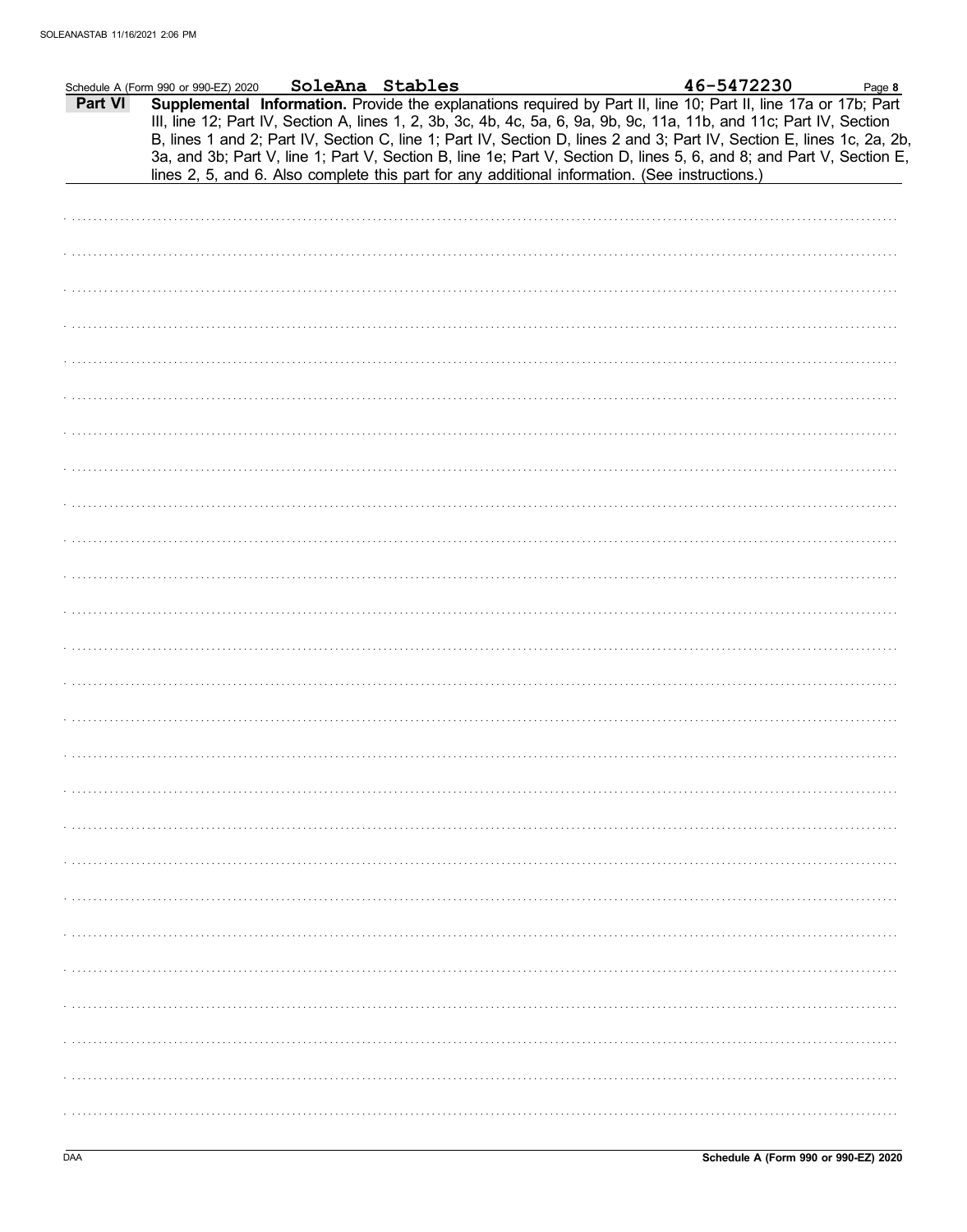| Supplemental Information to Form 990 or 990-EZ<br><b>SCHEDULE O</b>                                                                                            |                                                                                        |        |                                | OMB No. 1545-0047            |
|----------------------------------------------------------------------------------------------------------------------------------------------------------------|----------------------------------------------------------------------------------------|--------|--------------------------------|------------------------------|
| (Form 990 or 990-EZ)<br>Complete to provide information for responses to specific questions on<br>Form 990 or 990-EZ or to provide any additional information. |                                                                                        |        |                                | <b>2020</b>                  |
| Department of the Treasury<br>Internal Revenue Service                                                                                                         | Attach to Form 990 or 990-EZ.<br>Go to www.irs.gov/Form990 for the latest information. |        |                                | Open to Public<br>Inspection |
| Name of the organization                                                                                                                                       |                                                                                        |        | Employer identification number |                              |
| SoleAna Stables                                                                                                                                                |                                                                                        |        | 46-5472230                     |                              |
| Form 990-EZ, Part I, Line 16 - Other Expenses                                                                                                                  |                                                                                        |        |                                |                              |
| Description                                                                                                                                                    |                                                                                        | Amount |                                |                              |
| <b>Expenses</b>                                                                                                                                                |                                                                                        |        |                                |                              |
| <b>ADVERTISING</b><br>&.<br><b>PROMOTION</b>                                                                                                                   | \$                                                                                     | 1,051  |                                |                              |
| <b>INSURANCE</b>                                                                                                                                               | \$                                                                                     | 2,001  |                                |                              |
| <b>APPRECIATION</b><br>& GIFTS                                                                                                                                 | \$                                                                                     | 643    |                                |                              |
| <b>AUCTION</b>                                                                                                                                                 | \$                                                                                     | 694    |                                |                              |
| <b>BANK FEES</b>                                                                                                                                               | \$                                                                                     | 36     |                                |                              |
| <b>SOFTWARE</b><br>COMPUTER &                                                                                                                                  | \$                                                                                     | 2,400  |                                |                              |
| <b>CONFERENCES</b>                                                                                                                                             | \$                                                                                     | 87     |                                |                              |
| <b>SUBSCRIPTIONS</b><br><b>DUES</b><br>&.                                                                                                                      | \$                                                                                     | 3,749  |                                |                              |
| <b>EQUINE</b><br><b>EXPENSES</b>                                                                                                                               | \$                                                                                     | 14,412 |                                |                              |
| <b>FOOD</b><br><b>&amp; BEVERAGE</b>                                                                                                                           | \$                                                                                     | 4,838  |                                |                              |
| <b>FUNDRAISING</b><br><b>EXPENSES</b>                                                                                                                          | \$                                                                                     | 5,578  |                                |                              |
| LESSON SUPPLIES                                                                                                                                                | Ş                                                                                      | 107    |                                |                              |
| MERCHANT FEES                                                                                                                                                  | \$                                                                                     | 1,277  |                                |                              |
| <b>OPERATIONS</b>                                                                                                                                              | \$                                                                                     | 3,636  |                                |                              |
| PROFESSIONAL FEES                                                                                                                                              | \$                                                                                     | 878    |                                |                              |
| PRINTING<br>& PRODUCTION                                                                                                                                       | \$                                                                                     | 3,200  |                                |                              |
| & MAINTENANCE<br><b>REPAIRS</b>                                                                                                                                | \$                                                                                     | 904    |                                |                              |
| <b>SIGNAGE</b>                                                                                                                                                 | \$                                                                                     | 200    |                                |                              |
| <b>STORAGE</b>                                                                                                                                                 | \$                                                                                     | 1,381  |                                |                              |
| <b>TRAILER</b><br><b>EXPENSES</b>                                                                                                                              | \$                                                                                     | 120    |                                |                              |
| <b>TRAVEL</b>                                                                                                                                                  | \$                                                                                     | 21     |                                |                              |
| <b>UNIFORMS</b>                                                                                                                                                | \$                                                                                     | 1,596  |                                |                              |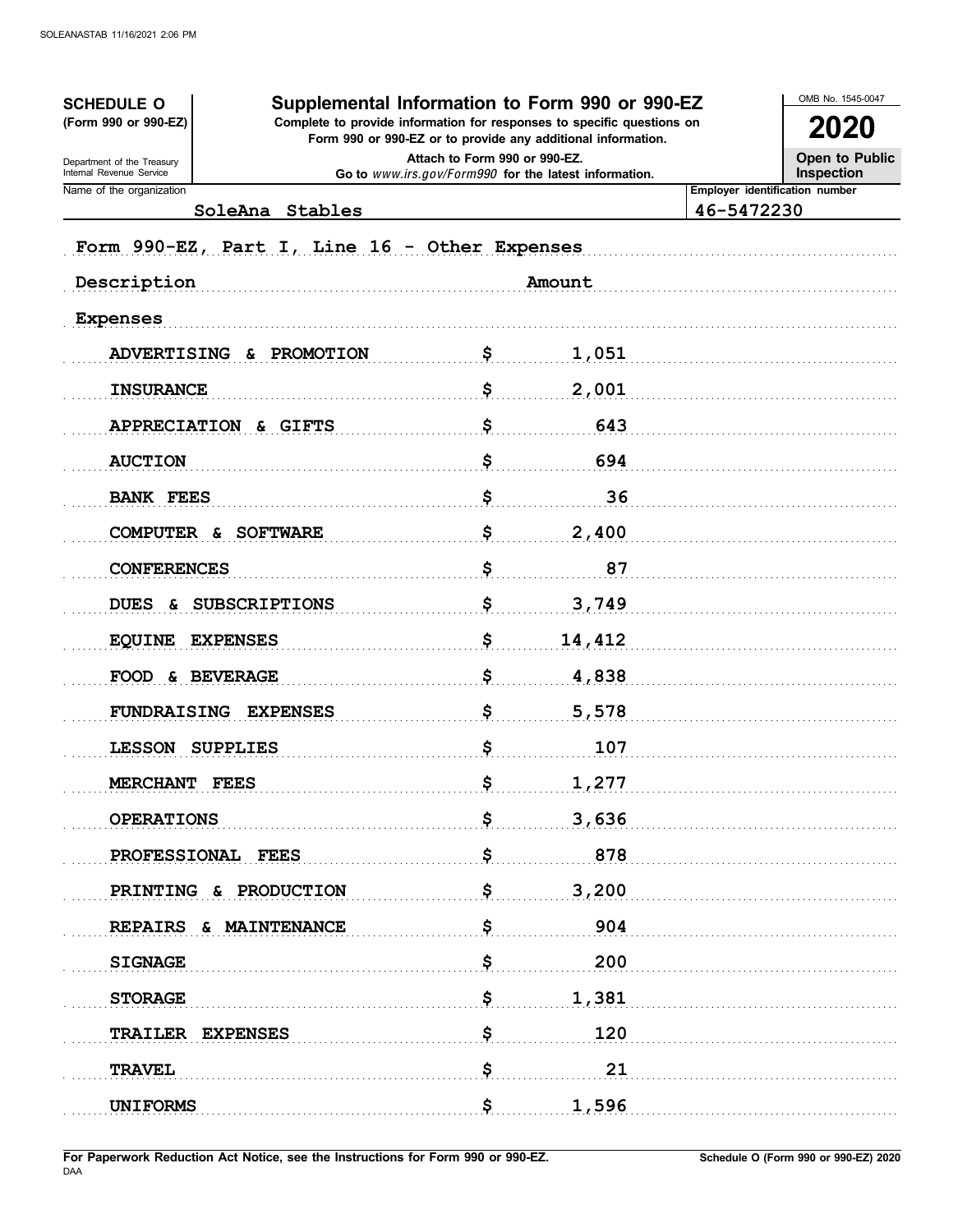| Schedule O (Form 990 or 990-EZ) 2020<br>Name of the organization<br>SoleAna Stables                                                                                                                                                                                                                                                                                                                                                                                                                          |                      |                                               | 46-5472230                             | Page 2<br>Employer identification number |  |  |
|--------------------------------------------------------------------------------------------------------------------------------------------------------------------------------------------------------------------------------------------------------------------------------------------------------------------------------------------------------------------------------------------------------------------------------------------------------------------------------------------------------------|----------------------|-----------------------------------------------|----------------------------------------|------------------------------------------|--|--|
| UTILITIES                                                                                                                                                                                                                                                                                                                                                                                                                                                                                                    | \$                   | 1,105                                         |                                        |                                          |  |  |
| <b>VOLUNTEER</b><br><b>EXPENSE</b>                                                                                                                                                                                                                                                                                                                                                                                                                                                                           | \$                   | 61                                            |                                        |                                          |  |  |
|                                                                                                                                                                                                                                                                                                                                                                                                                                                                                                              | Total \$             | 49,975                                        |                                        |                                          |  |  |
|                                                                                                                                                                                                                                                                                                                                                                                                                                                                                                              |                      |                                               |                                        |                                          |  |  |
| Form 990-EZ, Part II, Line 24 - Other Assets                                                                                                                                                                                                                                                                                                                                                                                                                                                                 |                      |                                               |                                        |                                          |  |  |
| Description                                                                                                                                                                                                                                                                                                                                                                                                                                                                                                  |                      |                                               | Beg. of Year                           | End of Year                              |  |  |
| <b>BUILDOUT NEW SHED</b>                                                                                                                                                                                                                                                                                                                                                                                                                                                                                     |                      |                                               | $5,000$ \$                             | 5,000                                    |  |  |
| <b>UPDGRADES</b><br><b>FACILITY</b>                                                                                                                                                                                                                                                                                                                                                                                                                                                                          |                      | \$                                            | 0 \$                                   | 10,030                                   |  |  |
| <b>FURNITURE</b><br><b>&amp; EQUIPMENT</b>                                                                                                                                                                                                                                                                                                                                                                                                                                                                   |                      | \$                                            | $21,022$ \$                            | 10,992                                   |  |  |
| <b>HORSE</b>                                                                                                                                                                                                                                                                                                                                                                                                                                                                                                 |                      |                                               | $2,000$ \$                             | 2,000                                    |  |  |
| <b>HORSE</b><br><b>TRAILER</b>                                                                                                                                                                                                                                                                                                                                                                                                                                                                               |                      |                                               | 0 \$                                   | 4,000                                    |  |  |
| OTHER CURRENT ASSET                                                                                                                                                                                                                                                                                                                                                                                                                                                                                          |                      | \$                                            | $-9,400$ \$                            | $-4,830$                                 |  |  |
|                                                                                                                                                                                                                                                                                                                                                                                                                                                                                                              |                      | Total \$                                      | $18,622$ \$                            | 27,192                                   |  |  |
| Form 990-EZ, Part III - Primary Exempt Purpose<br>PROVIDE QUALITY EQUINE<br>TO.<br>SPECIAL NEEDS<br>THROUGH DECISIVE<br>INSTRUCTORS THAT FOSTER ADVANCED LEVELS OF COGNITIVE, SOCIAL BEHAVIORAL,<br>AND EDUCATIONAL SKILLS WHILE FURTHER STRENGTHENING THE INDIVIDUAL'S<br>INDEPENDENCE, SELF-ESTEEM, AND OVERALL WELL-BEING; TO ENHANCING AND<br>TRANSFORMING THE LIVES OF INDIVIDUALS AND FAMILIES WITH MENTAL AND PHYSICAL<br>CHALLENGES WITHIN A LOVING, CHRISTIAN ATMOSPHERE USING THE HEALING POWER OF | <b>THERAPY</b><br>TО | INDIVIDUALS<br>IN<br>PROGRAMS ADMINISTERED BY | OUR COMMUNITY WITH<br><b>CERTIFIED</b> |                                          |  |  |
| <b>HORSES.</b>                                                                                                                                                                                                                                                                                                                                                                                                                                                                                               |                      |                                               |                                        |                                          |  |  |
| Form 990-EZ, Part III, Line 28 - First Accomplishment                                                                                                                                                                                                                                                                                                                                                                                                                                                        |                      |                                               |                                        |                                          |  |  |
| PROVIDED QUALITY EQUINE THERAPY TO INDIVIDUALS IN OUR COMMUNITY WITH                                                                                                                                                                                                                                                                                                                                                                                                                                         |                      |                                               |                                        |                                          |  |  |
| SPECIAL NEEDS THROUGH DECISIVE PROGRAMS ADMINISTERED BY CERTIFIED                                                                                                                                                                                                                                                                                                                                                                                                                                            |                      |                                               |                                        |                                          |  |  |

Page 1 of 2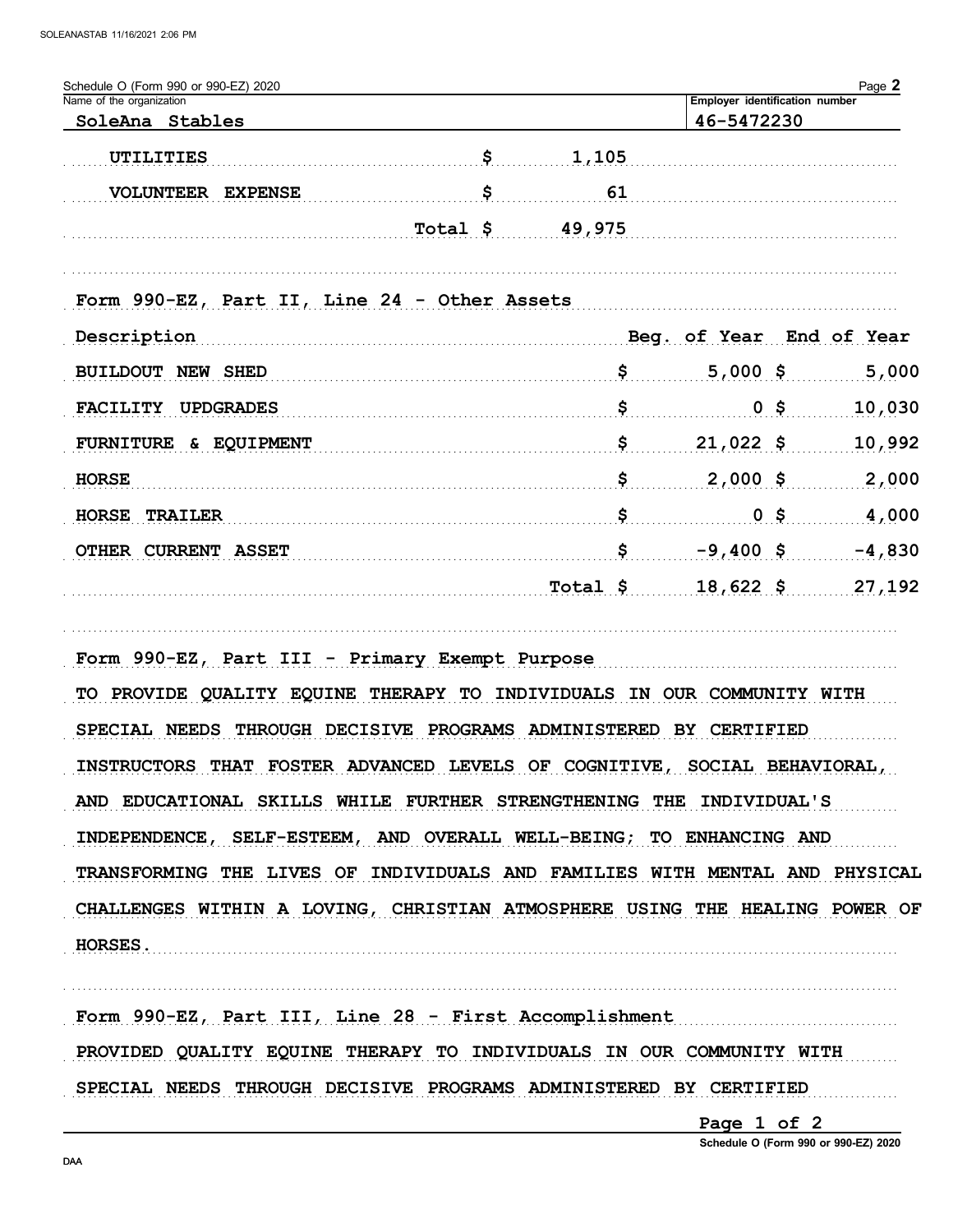| Schedule O (Form 990 or 990-EZ) 2020<br>Name of the organization                                                                                          | Page 2<br>Employer identification number |  |  |  |
|-----------------------------------------------------------------------------------------------------------------------------------------------------------|------------------------------------------|--|--|--|
| SoleAna Stables                                                                                                                                           | 46-5472230                               |  |  |  |
| INSTRUCTORS THAT FOSTER ADVANCED LEVELS OF COGNITIVE, SOCIAL BEHAVIORAL,                                                                                  |                                          |  |  |  |
| AND EDUCATIONAL SKILLS WHILE FURTHER STRENGTHENING THE                                                                                                    | INDIVIDUAL'S                             |  |  |  |
| INDEPENDENCE, SELF-ESTEEM, AND OVERALL WELL-BEING; ENHANCED AND                                                                                           |                                          |  |  |  |
| TRANSFORMED THE LIVES OF INDIVIDUALS AND FAMILIES WITH MENTAL AND PHYSICAL<br>CHALLENGES WITHIN A LOVING, CHRISTIAN ATMOSPHERE USING THE HEALING POWER OF |                                          |  |  |  |
|                                                                                                                                                           |                                          |  |  |  |
|                                                                                                                                                           |                                          |  |  |  |
| Form 990-EZ, Part III, Line 31 - All Other Accomplishment                                                                                                 |                                          |  |  |  |
| PROVIDED QUALITY EQUINE THERAPY TO INDIVIDUALS IN OUR COMMUNITY WITH                                                                                      |                                          |  |  |  |
| SPECIAL NEEDS THROUGH DECISIVE PROGRAMS ADMINISTERED BY CERTIFIED                                                                                         |                                          |  |  |  |
| INSTRUCTORS THAT FOSTER ADVANCED LEVELS OF COGNITIVE, SOCIAL BEHAVIORAL,                                                                                  |                                          |  |  |  |
| AND EDUCATIONAL SKILLS WHILE FURTHER STRENGTHENING THE INDIVIDUAL'S                                                                                       |                                          |  |  |  |
| INDEPENDENCE, SELF-ESTEEM, AND OVERALL WELL-BEING; ENHANCED AND                                                                                           |                                          |  |  |  |
|                                                                                                                                                           |                                          |  |  |  |
| TRANSFORMED THE LIVES OF INDIVIDUALS AND FAMILIES WITH MENTAL AND PHYSICAL                                                                                |                                          |  |  |  |
| CHALLENGES WITHIN A LOVING, CHRISTIAN ATMOSPHERE USING THE HEALING POWER OF                                                                               |                                          |  |  |  |
| <b>HORSES.</b>                                                                                                                                            |                                          |  |  |  |
|                                                                                                                                                           |                                          |  |  |  |
|                                                                                                                                                           |                                          |  |  |  |
|                                                                                                                                                           |                                          |  |  |  |
|                                                                                                                                                           |                                          |  |  |  |
|                                                                                                                                                           |                                          |  |  |  |
|                                                                                                                                                           |                                          |  |  |  |
|                                                                                                                                                           |                                          |  |  |  |
|                                                                                                                                                           |                                          |  |  |  |
|                                                                                                                                                           |                                          |  |  |  |
|                                                                                                                                                           |                                          |  |  |  |
|                                                                                                                                                           |                                          |  |  |  |
|                                                                                                                                                           |                                          |  |  |  |
|                                                                                                                                                           | Page 2 of 2                              |  |  |  |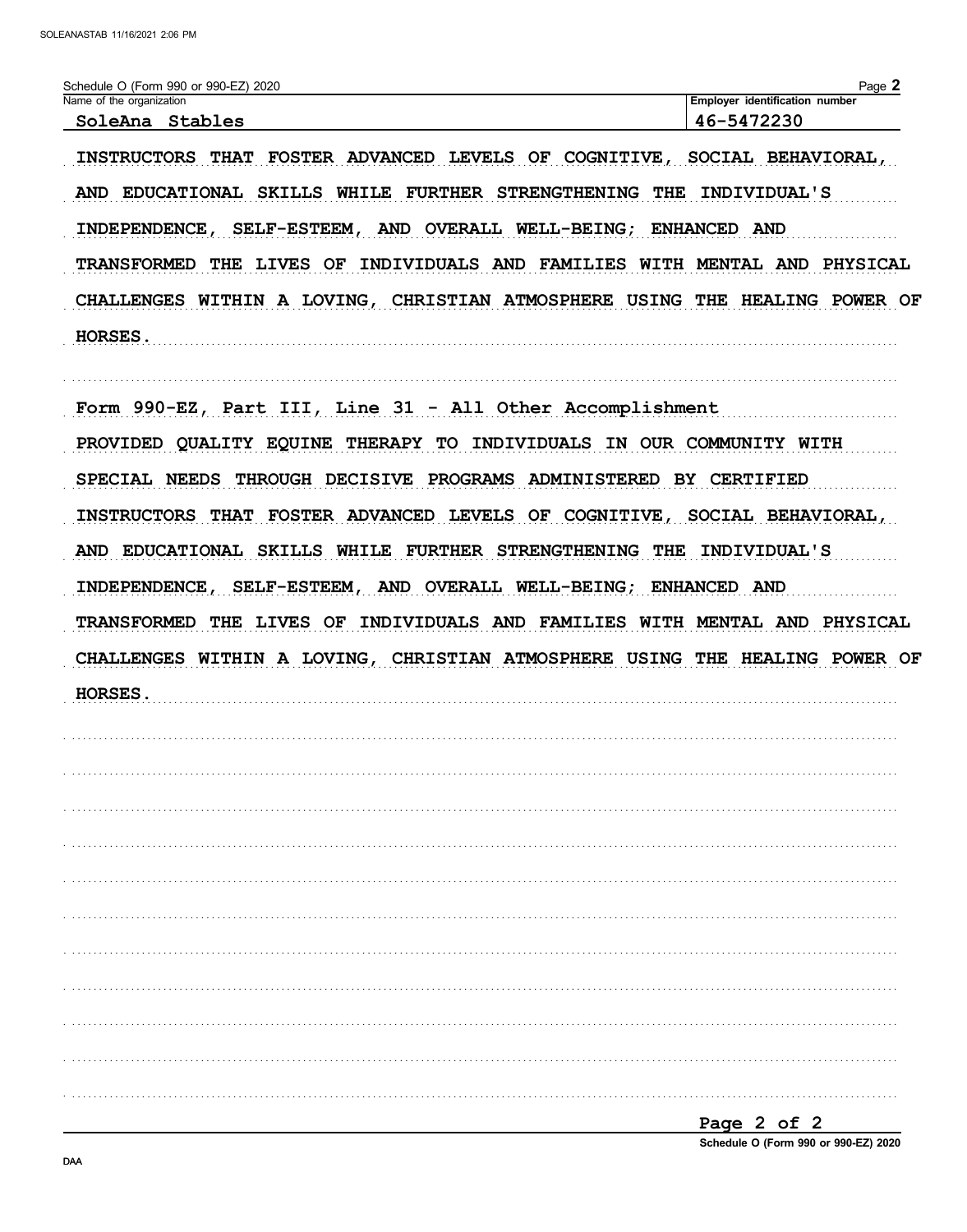| SOLEANASTAB SoleAna Stables<br>46-5472230<br>FYE: 12/31/2020 | <b>Federal Statements</b>       | 11/16/2021 2:06 PM |
|--------------------------------------------------------------|---------------------------------|--------------------|
|                                                              | Schedule A, Part III, Line 1(e) |                    |
|                                                              | Description                     | Amount             |
| Federated Campaigns                                          |                                 | 133,072            |
| Total                                                        |                                 | 133,072            |
|                                                              | Schedule A, Part III, Line 2(e) |                    |
|                                                              | <b>Description</b>              | Amount             |
| Taxable Interest on Savings and Temporary Cash Investments   |                                 | 83                 |
| Total                                                        |                                 | 83                 |
|                                                              |                                 |                    |